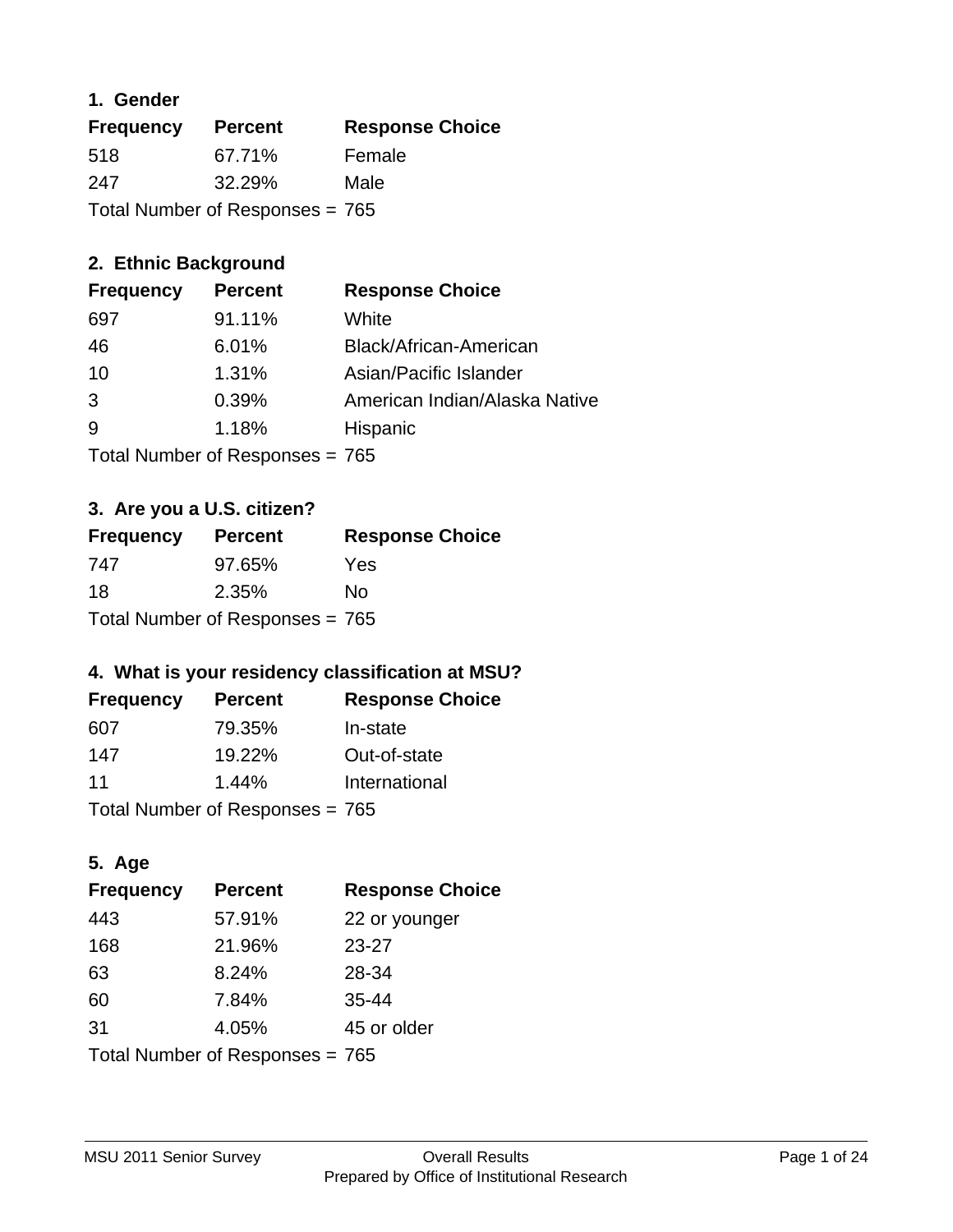### **6. Has either of your parents received a bachelor's degree?**

| <b>Frequency</b> | <b>Percent</b>                  | <b>Response Choice</b> |
|------------------|---------------------------------|------------------------|
| 341              | 44.58%                          | Yes                    |
| 424              | 55.42%                          | Nο                     |
|                  | Total Number of Responses = 765 |                        |

## **7. Has either of your parents received a degree from Murray State?**

| <b>Frequency</b> | <b>Percent</b> | <b>Response Choice</b> |
|------------------|----------------|------------------------|
| 112              | 14.64%         | Yes                    |
| 653              | 85.36%         | Nο                     |
|                  |                |                        |

Total Number of Responses = 765

### **8. What was your original entry status to MSU?**

| <b>Frequency</b> | <b>Percent</b>                    | <b>Response Choice</b>                           |
|------------------|-----------------------------------|--------------------------------------------------|
| 398              | 52.03%                            | Freshman                                         |
| 257              | 33.59%                            | Transfer from community college/technical school |
| 110              | 14.38%                            | Transfer from 4-yr institution                   |
|                  | Total Number of Responses = $765$ |                                                  |

## **9. If transfer student, how many credits were transferred?**

| <b>Frequency</b> | <b>Percent</b>                  | <b>Response Choice</b> |
|------------------|---------------------------------|------------------------|
| 12               | 3.33%                           | 12 or fewer            |
| 56               | 15.56%                          | $13 - 30$              |
| 99               | 27.50%                          | $31 - 60$              |
| 193              | 53.61%                          | Over <sub>60</sub>     |
|                  | Total Number of Responses — 360 |                        |

 $T$ otal Number of Responses =  $360$ 

## **10. If transfer student, approximately what percent of your University Studies (general education) classes did you take at Murray State?**

| <b>Frequency</b>                | <b>Percent</b> | <b>Response Choice</b> |
|---------------------------------|----------------|------------------------|
| 206                             | 57.22%         | Under 25%              |
| 63                              | 17.50%         | 25-49%                 |
| 53                              | 14.72%         | 50-74%                 |
| 38                              | 10.56%         | 75-100%                |
| Total Number of Responses = 360 |                |                        |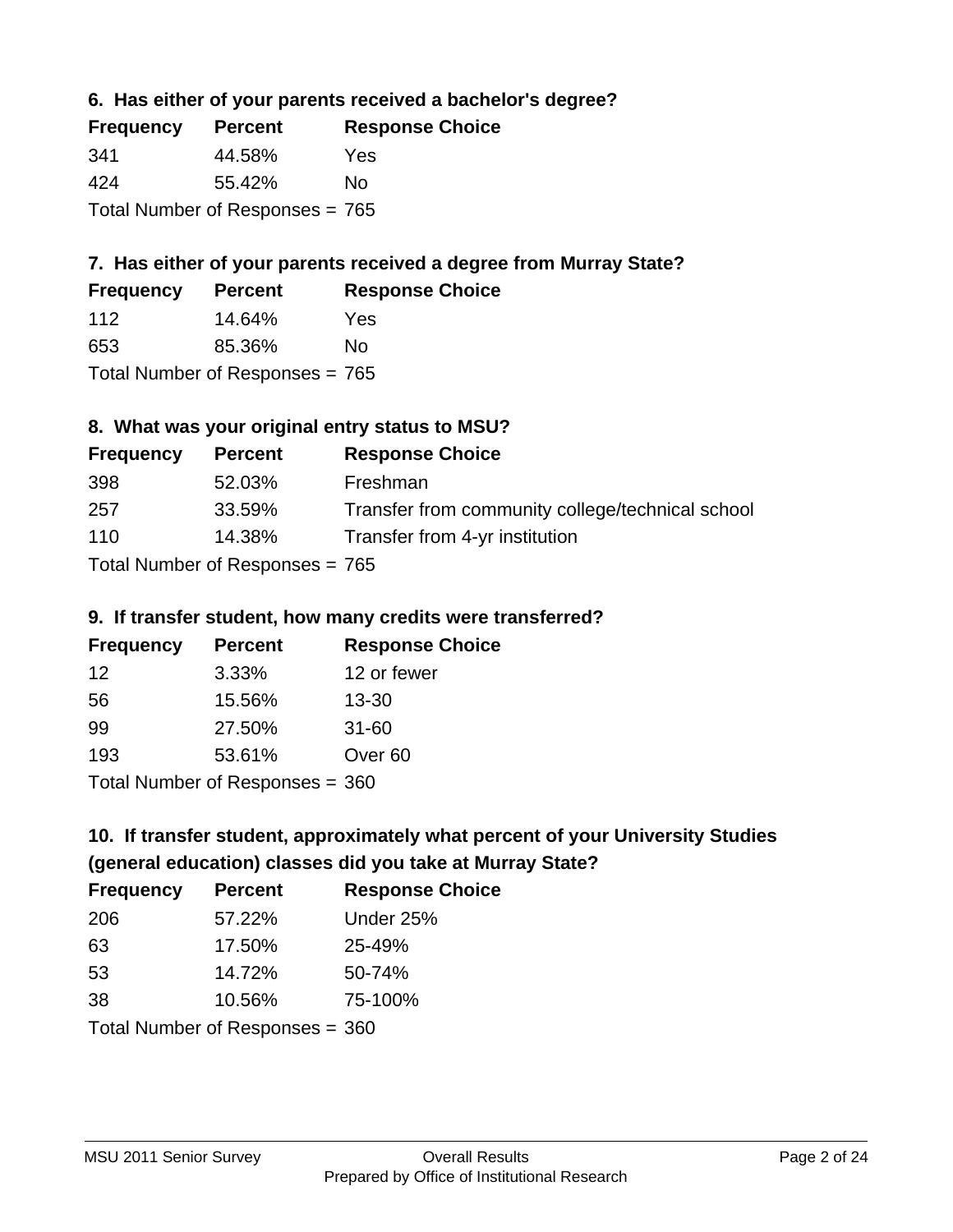### **11. What has been your attendance status at MSU?**

| <b>Frequency</b> | <b>Percent</b>                  | <b>Response Choice</b>     |
|------------------|---------------------------------|----------------------------|
| 710              | 92.93%                          | <b>Primarily full-time</b> |
| 54               | 7.07%                           | <b>Primarily part-time</b> |
|                  | Total Number of Responses = 764 |                            |

### **12. In which Residential College are you a member?**

| <b>Frequency</b> | <b>Percent</b> | <b>Response Choice</b>            |
|------------------|----------------|-----------------------------------|
| 132              | 17.46%         | Do not know                       |
| 77               | 10.19%         | <b>Clark College</b>              |
| 75               | 9.92%          | <b>Elizabeth College</b>          |
| 71               | 9.39%          | <b>Franklin-Springer Colleges</b> |
| 86               | 11.38%         | <b>Hart College</b>               |
| 77               | 10.19%         | <b>Hester College</b>             |
| 81               | 10.71%         | <b>Regents College</b>            |
| 63               | 8.33%          | <b>Richmond College</b>           |
| 94               | 12.43%         | <b>White College</b>              |
|                  |                |                                   |

Total Number of Responses = 756

## **13. Have you ever received any type of Financial Aid while at MSU? (Scholarships, grants, work-study, etc.)**

| Frequency | <b>Percent</b>                  | <b>Response Choice</b> |
|-----------|---------------------------------|------------------------|
| 601       | 78.77%                          | Yes                    |
| 162       | 21.23%                          | Nο                     |
|           | Total Number of Responses = 763 |                        |

### **14. What degree are you seeking at this time?**

| <b>Frequency</b> | <b>Percent</b>                  | <b>Response Choice</b> |
|------------------|---------------------------------|------------------------|
| 12               | $1.57\%$                        | Associate              |
| 753              | 98.43%                          | <b>Baccalaureate</b>   |
|                  | Total Number of Responses = 765 |                        |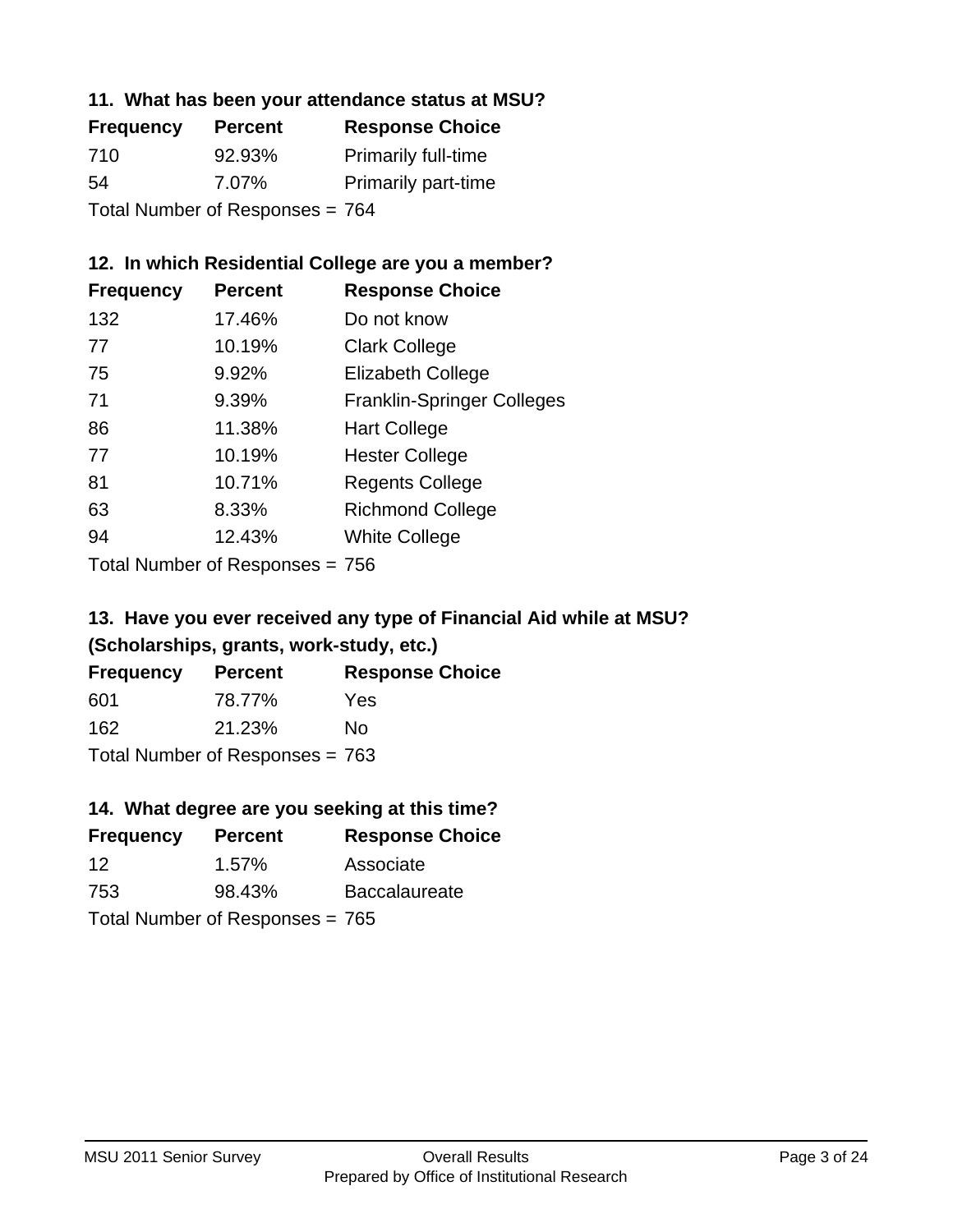**15. How many years will it take you to complete your degree from the point of your initial enrollment in college (including any time at a previous institution)?**

| <b>Frequency</b> | <b>Percent</b> | <b>Response Choice</b> |
|------------------|----------------|------------------------|
| 24               | 3.16%          | Two                    |
| 40               | 5.26%          | <b>Three</b>           |
| 306              | 40.26%         | Four                   |
| 232              | 30.53%         | Five                   |
| 59               | 7.76%          | <b>Six</b>             |
| 99               | 13.03%         | More than six          |
|                  |                |                        |

Total Number of Responses = 760

#### **16. In what range does your grade point average fall?**

| <b>Frequency</b> | <b>Percent</b>             | <b>Response Choice</b> |
|------------------|----------------------------|------------------------|
| 47               | 6.18%                      | $2.00 - 2.50$          |
| 200              | 26.28%                     | $2.51 - 3.00$          |
| 282              | 37.06%                     | $3.01 - 3.50$          |
| 232              | 30.49%                     | $3.51 - 4.00$          |
|                  | Tatal Number of Desperance |                        |

Total Number of Responses = 761

## **They are used to sort the data, and do not appear in this table Questions 17 and 18 relate to department and program information.**

### **19. For what purpose did you enroll at MSU?**

| <b>Frequency</b> | <b>Percent</b>                  | <b>Response Choice</b>                    |
|------------------|---------------------------------|-------------------------------------------|
| 4                | 0.53%                           | To receive an associate degree            |
| 746              | 98.29%                          | To receive a baccalaureate degree         |
| 3                | 0.40%                           | To take a few job related courses         |
| 6                | 0.79%                           | To transfer to another college/university |
|                  | Total Number of Responses = 759 |                                           |

#### **20. What is the highest degree you eventually hope to receive? Frequency Percent Response Choice**

| <b>Frequency</b> | rercent                         | <b>Response Und</b>  |
|------------------|---------------------------------|----------------------|
| $\mathbf 1$      | 0.13%                           | Associate            |
| 207              | 27.24%                          | <b>Baccalaureate</b> |
| 414              | 54.47%                          | Graduate             |
| 138              | 18.16%                          | Professional         |
|                  | Total Number of Responses = 760 |                      |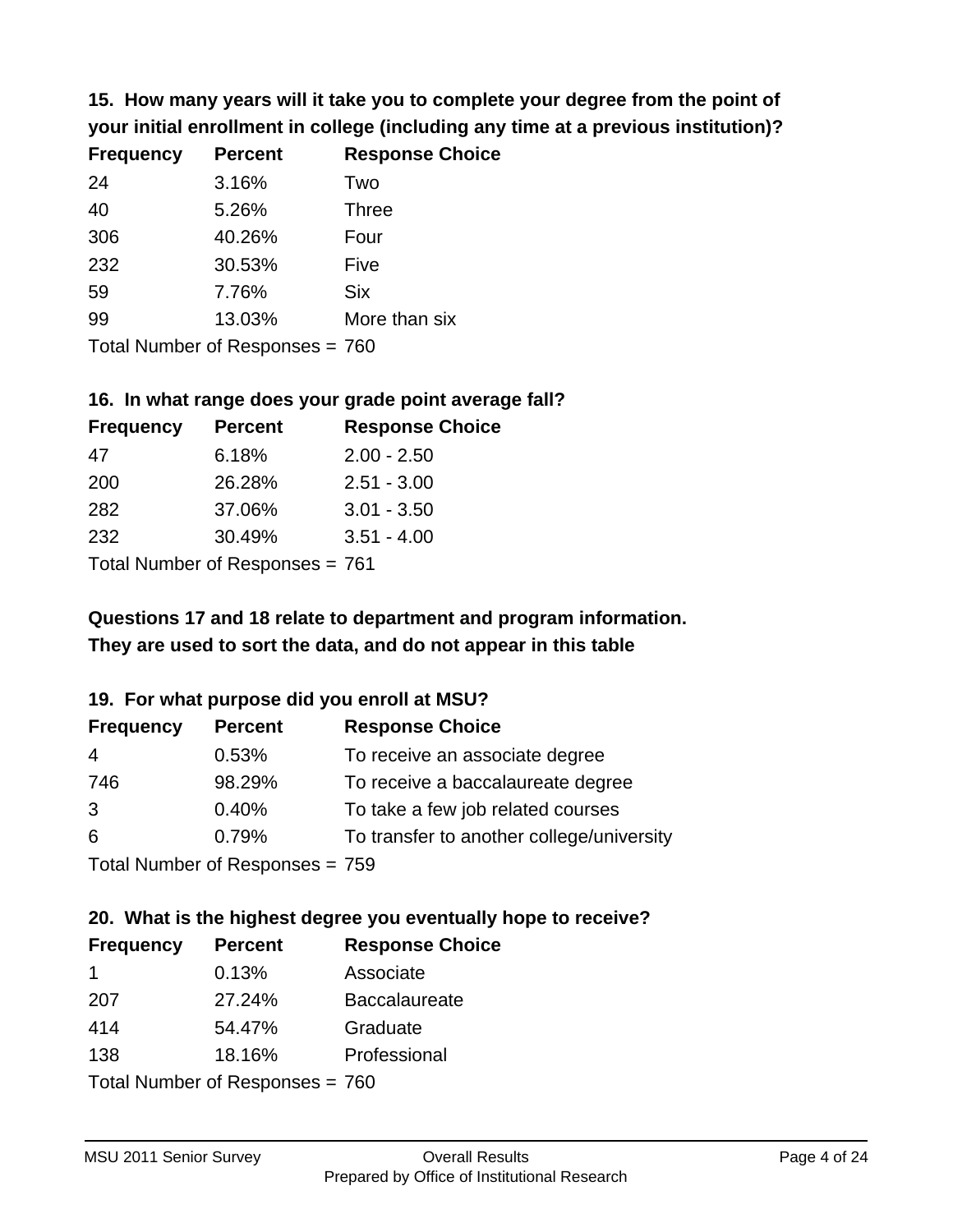### **21. Which best describes your situation?**

| <b>Frequency</b> | <b>Percent</b>                  | <b>Response Choice</b>               |
|------------------|---------------------------------|--------------------------------------|
| 339              | 44.61%                          | Did not change major/area            |
| 73               | 9.61%                           | Did not initially declare major/area |
| 348              | 45.79%                          | Changed major/area                   |
|                  | Total Number of Responses = 760 |                                      |

## **22. While school was in session during the past year, how many hours per week, on average, did you work for pay?**

| <b>Frequency</b> | <b>Percent</b> | <b>Response Choice</b> |
|------------------|----------------|------------------------|
| 179              | 23.58%         | Did not work           |
| 104              | 13.70%         | Worked 1-10 hrs        |
| 176              | 23.19%         | Worked 11-20 hrs       |
| 147              | 19.37%         | Worked 21-30 hrs       |
| 95               | 12.52%         | Worked 31-40 hrs       |
| 58               | 7.64%          | Worked over 40 hrs     |
|                  |                |                        |

Total Number of Responses = 759

### **23. For the most part, were classes offered at times convenient to you?**

| <b>Frequency</b> | <b>Percent</b>                  | <b>Response Choice</b> |
|------------------|---------------------------------|------------------------|
| 670              | 89.10%                          | Yes                    |
| 82               | 10.90%                          | Nο                     |
|                  | Total Number of Responses = 752 |                        |

### **24. If no, what time would you have preferred?**

| <b>Frequency</b>     | <b>Percent</b>                 | <b>Response Choice</b> |
|----------------------|--------------------------------|------------------------|
| 24                   | 29.27%                         | Late afternoon         |
| 14                   | 17.07%                         | Evening                |
| $\blacktriangleleft$ | 1.22%                          | Weekend                |
| 43                   | 52.44%                         | During the day         |
|                      | Total Number of Responses = 82 |                        |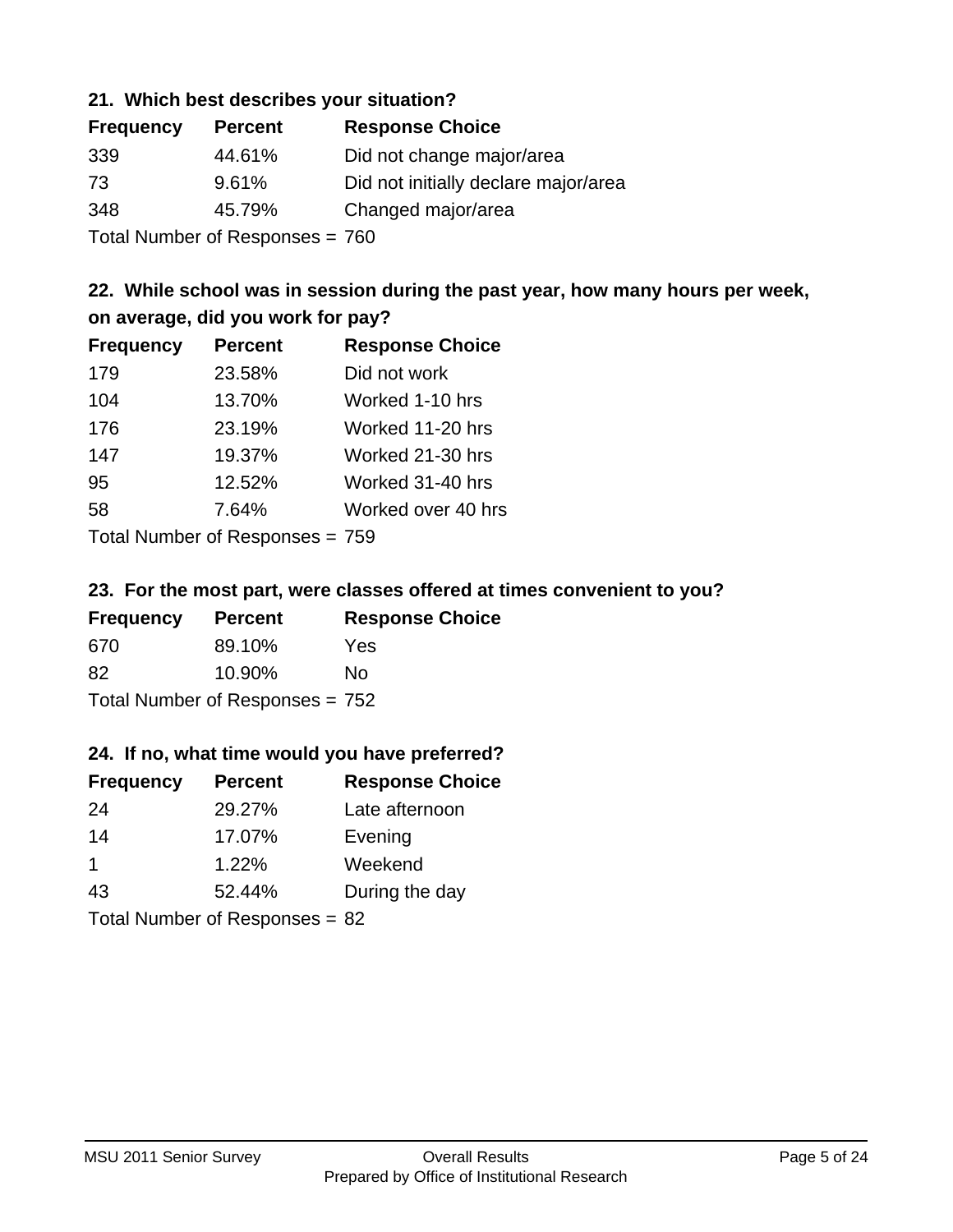# **25. Which best describes the location where you completed the majority of your**

| coursework? |  |
|-------------|--|
|-------------|--|

| <b>Frequency</b> | <b>Percent</b>                  | <b>Response Choice</b> |
|------------------|---------------------------------|------------------------|
| 589              | 78.32%                          | Murray                 |
| 41               | 5.45%                           | Paducah                |
| 0                | $0.00\%$                        | Ft. Campbell           |
| 41               | 5.45%                           | Madisonville           |
| 33               | 4.39%                           | Hopkinsville           |
| 19               | 2.53%                           | Henderson              |
| 24               | 3.19%                           | On the Internet        |
| 5                | 0.66%                           | Other                  |
|                  | Total Number of Responses = 752 |                        |

### **26. Did you take any online courses while at Murray State?**

| <b>Frequency</b> | <b>Percent</b>                  | <b>Response Choice</b> |
|------------------|---------------------------------|------------------------|
| 301              | 39.81%                          | Yes                    |
| 455              | 60.19%                          | No                     |
|                  | Total Number of Responses = 756 |                        |

## **27. Did it take you an extra semester or more to complete degree requirements at Murray State?**

| <b>Frequency</b> | <b>Percent</b>                  | <b>Response Choice</b> |
|------------------|---------------------------------|------------------------|
| 406              | 53.85%                          | Yes                    |
| 348              | 46.15%                          | No                     |
|                  | Total Number of Responses = 754 |                        |

### **28. If yes, why did it take you an extra semester or more?**

| <b>Frequency</b>                  | <b>Percent</b> | <b>Response Choice</b>                                       |  |
|-----------------------------------|----------------|--------------------------------------------------------------|--|
| 70                                | 15.02%         | Work obligation limited my enrollment.                       |  |
| 66                                | 14.16%         | Family obligations limited my enrollment.                    |  |
| 13                                | 2.79%          | Tuition and other costs of attendance limited my enrollment. |  |
| 127                               | 27.25%         | A decision to change majors added to my requirements.        |  |
| 49                                | 10.52%         | A required course or courses were not offered.               |  |
| 32                                | 6.87%          | Credits were lost transferring to Murray State.              |  |
| 109                               | 23.39%         | Other                                                        |  |
| Total Number of Responses = $466$ |                |                                                              |  |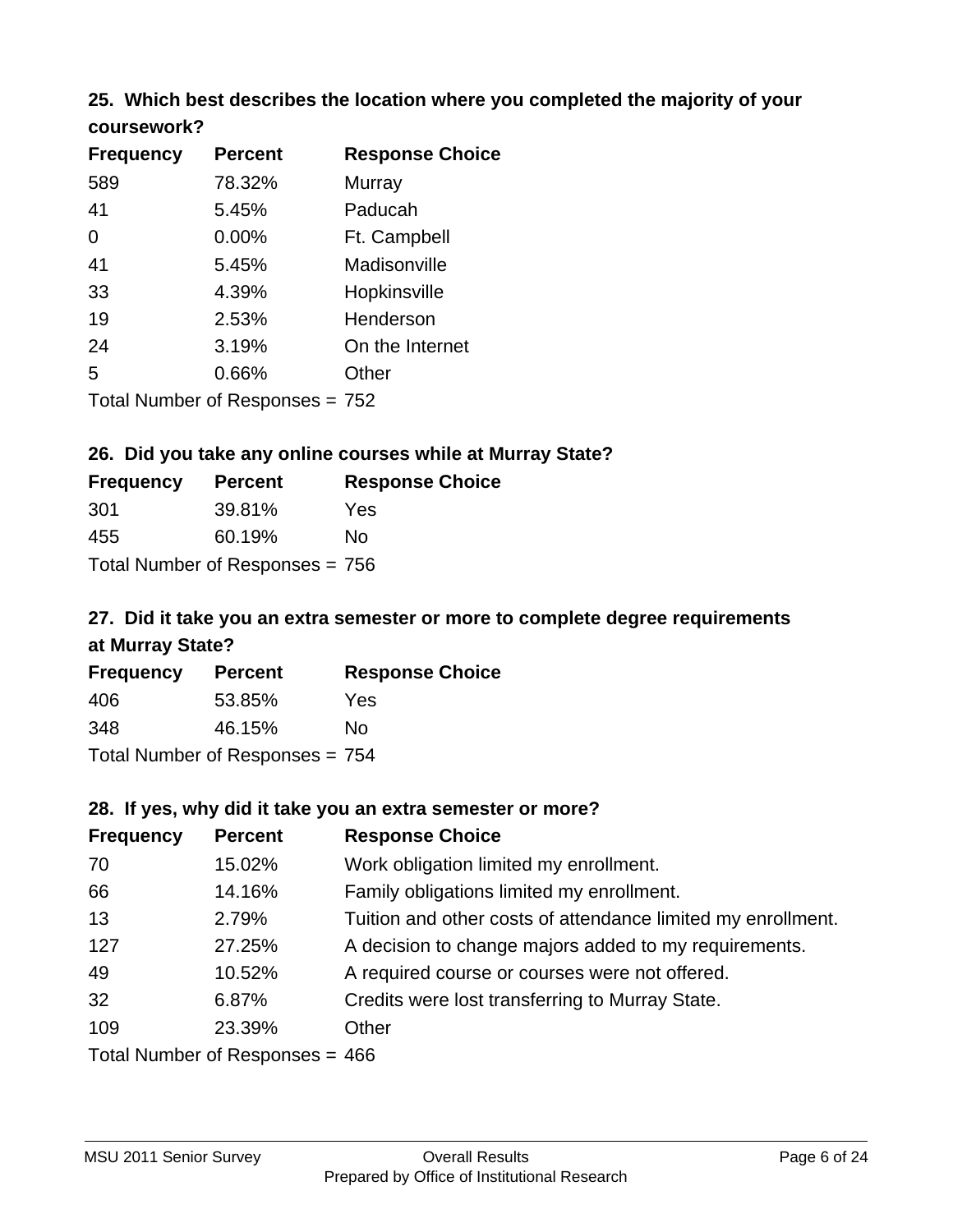## **29. Did you have trouble getting any course(s) you needed while at Murray State?**

| <b>Frequency</b> | <b>Percent</b>                  | <b>Response Choice</b> |
|------------------|---------------------------------|------------------------|
| -231             | 30.64%                          | Yes                    |
| 503              | 66.71%                          | Nο                     |
|                  | Total Number of Responses = 734 |                        |

## **30. If yes, why did you have trouble getting the course?**

| <b>Frequency</b> | <b>Percent</b>                                      | <b>Response Choice</b>                                |
|------------------|-----------------------------------------------------|-------------------------------------------------------|
| 146              | 51.23%                                              | Not offered the semester I needed it.                 |
| 42               | 14.74%                                              | Not offered at hours convenient to my work schedule.  |
| 40               | 14.04%                                              | Not offered at hours suitable for my school schedule. |
| 54               | 18.95%                                              | All course sections were closed.                      |
| 3                | 1.05%                                               | I was unaware of the prerequisites for the course.    |
|                  | $T_{\text{shell}}$ N, as b s at D separate $\Omega$ |                                                       |

Total Number of Responses = 285

## **31. Which statement best describes your experience with off-campus coop/internship?**

| <b>Frequency</b> | <b>Percent</b> | <b>Response Choice</b>             |
|------------------|----------------|------------------------------------|
| 469              | 62.37%         | Cannot judge, I did not have one.  |
| 175              | 23.27%         | My experience was very valuable.   |
| 92               | 12.23%         | My experience was valuable.        |
| 13               | 1.73%          | My experience was of little value. |
| 3                | 0.40%          | My experience was of no value.     |
|                  |                |                                    |

Total Number of Responses = 752

## **32. Which statement best describes your experience with on-campus faculty-directed research, scholarly, or creative project?**

| <b>Frequency</b> | <b>Percent</b>             | <b>Response Choice</b>             |
|------------------|----------------------------|------------------------------------|
| 455              | 60.42%                     | Cannot judge; I did not have one.  |
| 136              | 18.06%                     | My experience was very valuable.   |
| 143              | 18.99%                     | My experience was valuable.        |
| 18               | 2.39%                      | My experience was of little value. |
| $\mathbf 1$      | 0.13%                      | My experience was of no value.     |
|                  | Total Number of Desperance | ファヘ                                |

Total Number of Responses = 753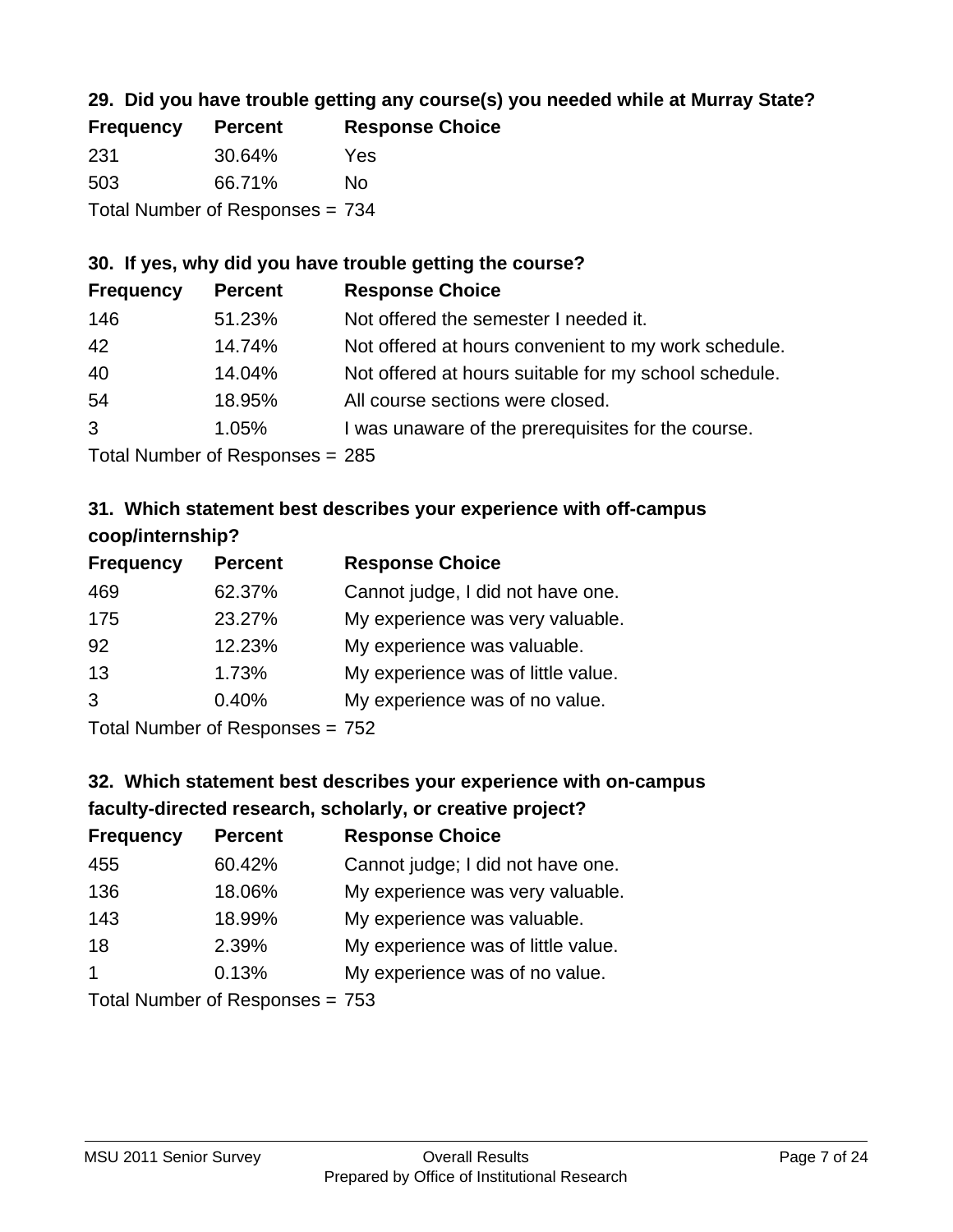# **33. Which statement best describes your experience with academic advising**

| in your major/area? |                |                                                       |  |  |
|---------------------|----------------|-------------------------------------------------------|--|--|
| <b>Frequency</b>    | <b>Percent</b> | <b>Response Choice</b>                                |  |  |
| 13                  | 1.73%          | Cannot judge; I did not make use of the opportunity.  |  |  |
| 650                 | 86.44%         | I was satisfied with information my adviser provided. |  |  |
| -79                 | 10.51%         | Advice was inaccurate, incomplete, or misleading.     |  |  |
| 10                  | 1.33%          | My adviser was not available.                         |  |  |

Total Number of Responses = 752

## **For questions 34-48, indicate the extent to which you were satisfied.**

| 34. Class size relative to type of course |  |  |  |  |  |  |  |  |
|-------------------------------------------|--|--|--|--|--|--|--|--|
|-------------------------------------------|--|--|--|--|--|--|--|--|

| <b>Frequency</b>                | <b>Percent</b> | <b>Response Choice</b> |  |  |
|---------------------------------|----------------|------------------------|--|--|
| 423                             | 56.40%         | Very satisfied         |  |  |
| 314                             | 41.87%         | <b>Satisfied</b>       |  |  |
| 13                              | 1.73%          | <b>Dissatisfied</b>    |  |  |
| ∩                               | 0.00%          | Very dissatisfied      |  |  |
| Total Number of Responses = 750 |                |                        |  |  |

### **35. Out-of-class availability of faculty**

| <b>Frequency</b>                 | <b>Percent</b> | <b>Response Choice</b> |  |  |
|----------------------------------|----------------|------------------------|--|--|
| 277                              | 36.88%         | Very satisfied         |  |  |
| 435                              | 57.92%         | <b>Satisfied</b>       |  |  |
| 38                               | 5.06%          | <b>Dissatisfied</b>    |  |  |
|                                  | 0.13%          | Very dissatisfied      |  |  |
| $Total Number of Denonose = 751$ |                |                        |  |  |

Total Number of Responses = 751

## **36. Effectiveness of your high school preparation for college work**

| <b>Frequency</b> | <b>Percent</b>                  | <b>Response Choice</b> |
|------------------|---------------------------------|------------------------|
| 201              | 26.76%                          | Very satisfied         |
| 351              | 46.74%                          | Satisfied              |
| 139              | 18.51%                          | <b>Dissatisfied</b>    |
| 60               | 7.99%                           | Very dissatisfied      |
|                  | Total Number of Responses = 751 |                        |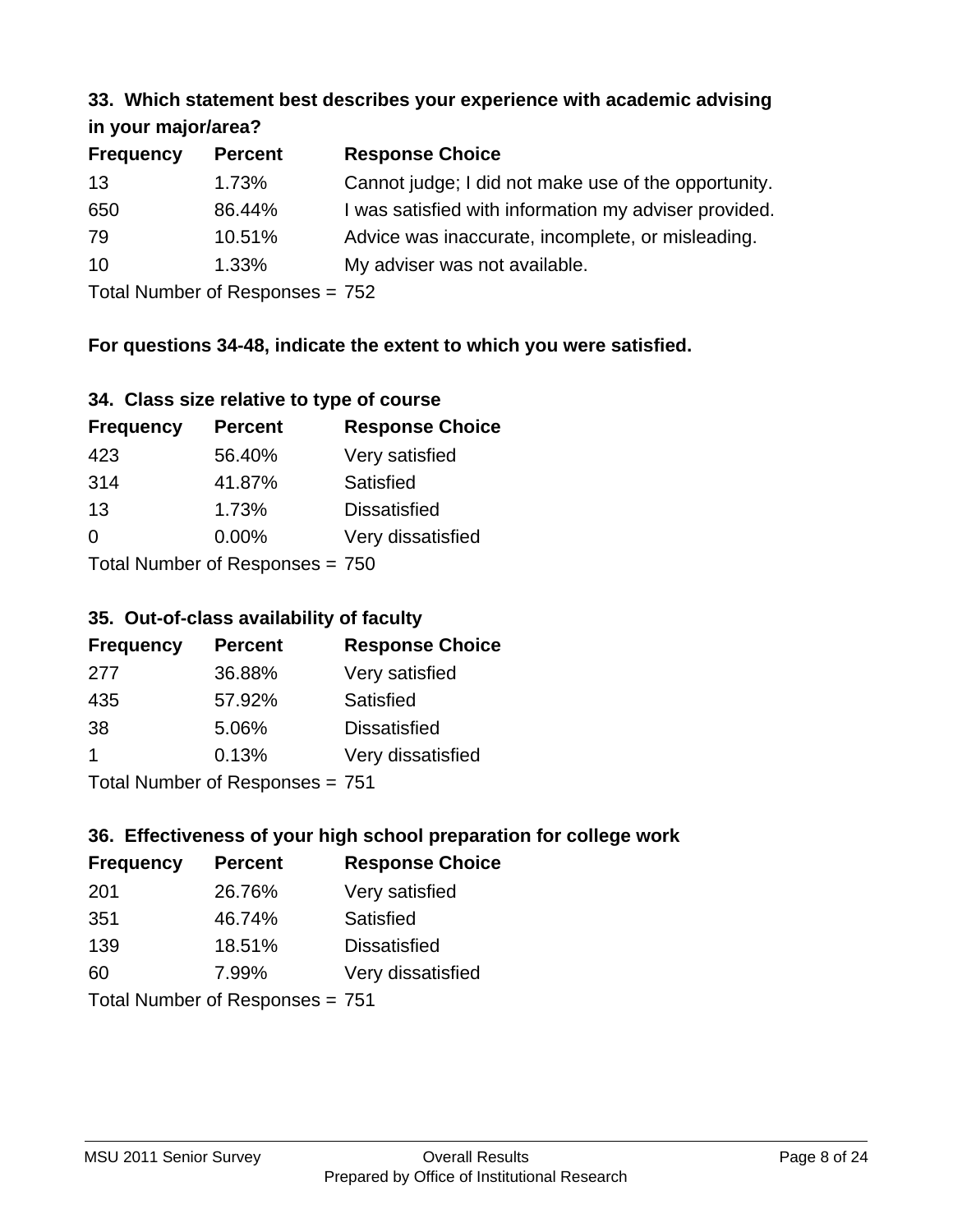## **37. Fairness of faculty in their treatment of individual students**

| <b>Frequency</b> | <b>Percent</b> | <b>Response Choice</b> |
|------------------|----------------|------------------------|
| 252              | 33.51%         | Very satisfied         |
| 436              | 57.98%         | Satisfied              |
| 54               | 7.18%          | <b>Dissatisfied</b>    |
| 10               | 1.33%          | Very dissatisfied      |
|                  |                |                        |

Total Number of Responses = 752

### **38. Overall quality of instruction at Murray State**

| <b>Frequency</b>                        | <b>Percent</b> | <b>Response Choice</b> |
|-----------------------------------------|----------------|------------------------|
| 263                                     | 34.97%         | Very satisfied         |
| 458                                     | 60.90%         | Satisfied              |
| 29                                      | 3.86%          | <b>Dissatisfied</b>    |
| $\mathcal{P}$                           | 0.27%          | Very dissatisfied      |
| $T$ at all Message and $D$ are a second |                |                        |

Total Number of Responses = 752

### **39. Quality of instruction in University Studies (General Education) courses**

| <b>Frequency</b> | <b>Percent</b>                  | <b>Response Choice</b> |
|------------------|---------------------------------|------------------------|
| 164              | 22.16%                          | Very satisfied         |
| 498              | 67.30%                          | Satisfied              |
| 68               | 9.19%                           | <b>Dissatisfied</b>    |
| 10               | 1.35%                           | Very dissatisfied      |
|                  | Total Number of Responses = 740 |                        |

#### **40. Quality of instruction in your major**

| <b>Frequency</b> | <b>Percent</b>                  | <b>Response Choice</b> |
|------------------|---------------------------------|------------------------|
| 391              | 52.13%                          | Very satisfied         |
| 331              | 44.13%                          | Satisfied              |
| 25               | 3.33%                           | <b>Dissatisfied</b>    |
| 3                | 0.40%                           | Very dissatisfied      |
|                  | Total Number of Responses = 750 |                        |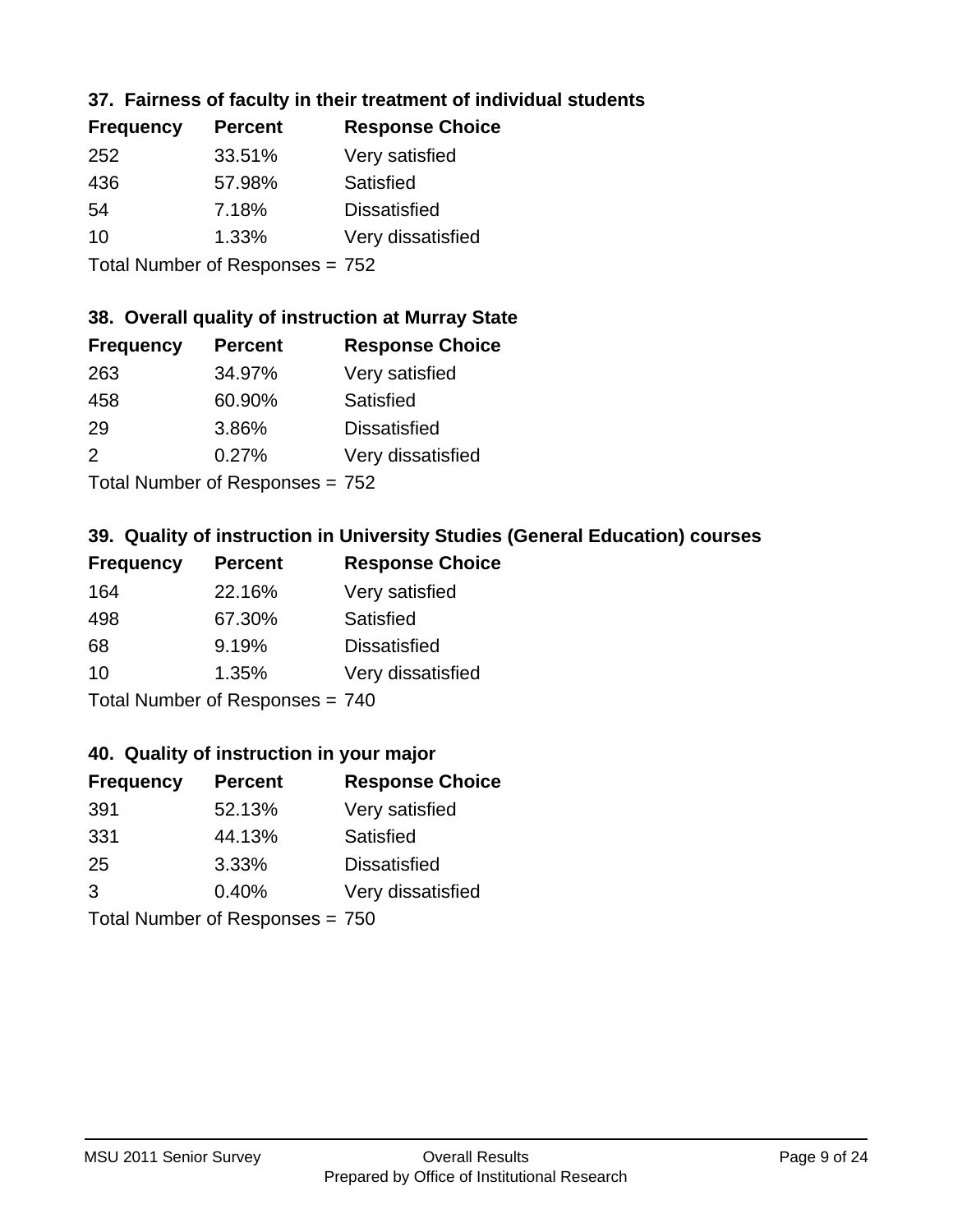## **41. Clarity of program objectives in your major**

| <b>Frequency</b> | <b>Percent</b> | <b>Response Choice</b> |
|------------------|----------------|------------------------|
| 307              | 40.88%         | Very satisfied         |
| 403              | 53.66%         | Satisfied              |
| 39               | 5.19%          | <b>Dissatisfied</b>    |
| $\mathcal{P}$    | 0.27%          | Very dissatisfied      |
|                  |                |                        |

Total Number of Responses = 751

### **42. Intellectual challenge of the academic program**

| <b>Frequency</b> | <b>Percent</b> | <b>Response Choice</b> |
|------------------|----------------|------------------------|
| 311              | 41.41%         | Very satisfied         |
| 415              | 55.26%         | Satisfied              |
| 22               | 2.93%          | <b>Dissatisfied</b>    |
| 3                | 0.40%          | Very dissatisfied      |
|                  |                |                        |

Total Number of Responses = 751

## **43. Encouragement and information from your major department for employment after graduation**

| <b>Frequency</b> | <b>Percent</b> | <b>Response Choice</b> |
|------------------|----------------|------------------------|
| 231              | 31.34%         | Very satisfied         |
| 356              | 48.30%         | Satisfied              |
| 130              | 17.64%         | <b>Dissatisfied</b>    |
| 20               | 2.71%          | Very dissatisfied      |
|                  |                |                        |

Total Number of Responses = 737

## **44. Availability of opportunities to engage in a faculty-mentored research,**

### **scholarly, or creative project in your area of study/interest**

| <b>Frequency</b> | <b>Percent</b> | <b>Response Choice</b> |
|------------------|----------------|------------------------|
| 167              | 22.75%         | Very satisfied         |
| 397              | 54.09%         | Satisfied              |
| 153              | 20.84%         | <b>Dissatisfied</b>    |
| 17               | 2.32%          | Very dissatisfied      |
|                  |                |                        |

Total Number of Responses = 734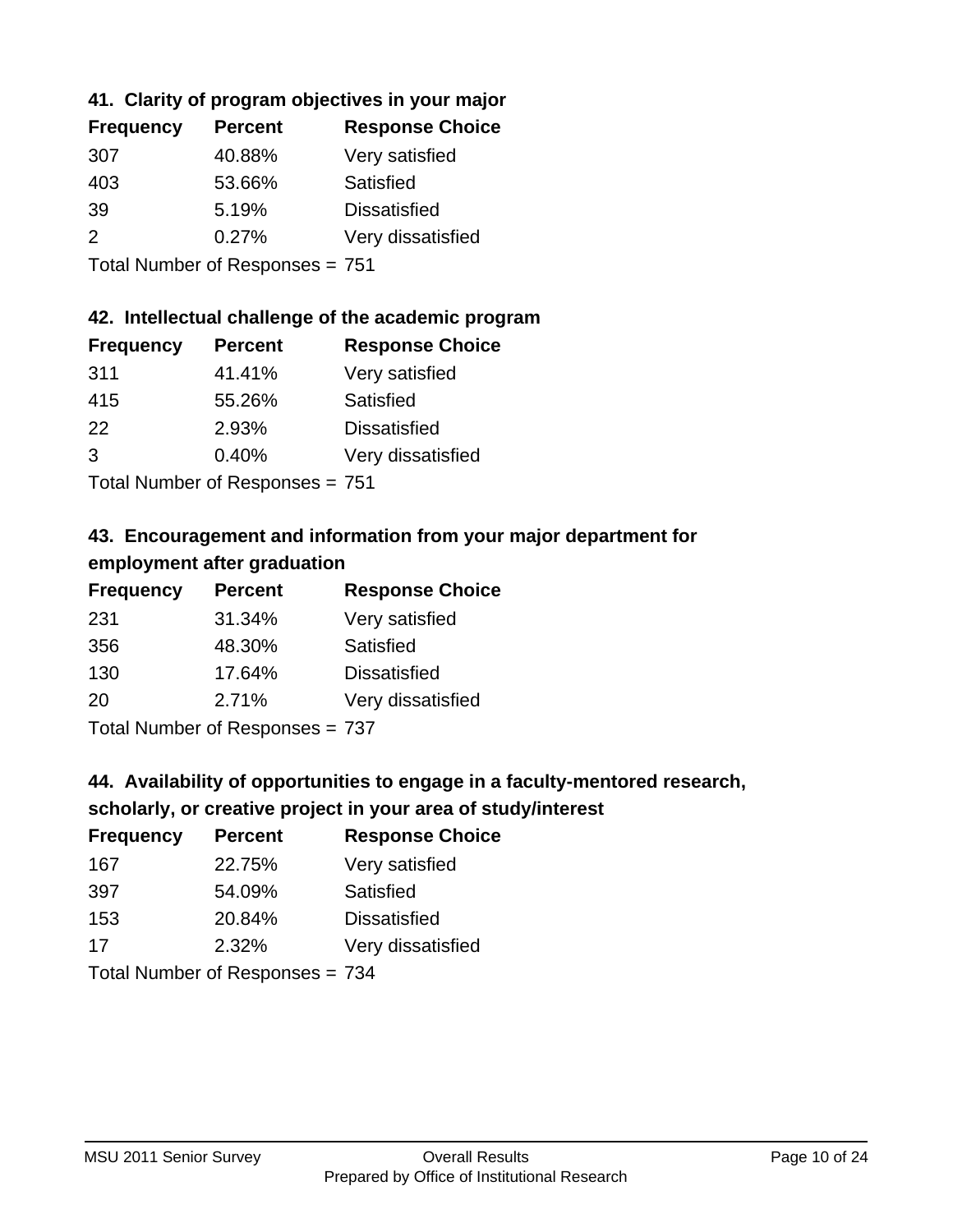### **45. Library hours**

| <b>Frequency</b> | <b>Percent</b> | <b>Response Choice</b> |
|------------------|----------------|------------------------|
| 221              | 29.99%         | Very satisfied         |
| 433              | 58.75%         | Satisfied              |
| 55               | 7.46%          | <b>Dissatisfied</b>    |
| 28               | 3.80%          | Very dissatisfied      |
|                  |                |                        |

Total Number of Responses = 737

### **46. Effectiveness of library personnel in meeting your information needs**

| <b>Frequency</b> | <b>Percent</b>             | <b>Response Choice</b> |
|------------------|----------------------------|------------------------|
| 193              | 26.29%                     | Very satisfied         |
| 472              | 64.31%                     | Satisfied              |
| 58               | 7.90%                      | <b>Dissatisfied</b>    |
| 11               | 1.50%                      | Very dissatisfied      |
|                  | Tatal Number of Desperance | ¬^ /                   |

Total Number of Responses = 734

### **47. Access to library resources on hand**

| <b>Frequency</b> | <b>Percent</b>                  | <b>Response Choice</b> |
|------------------|---------------------------------|------------------------|
| 189              | 25.64%                          | Very satisfied         |
| 462              | 62.69%                          | <b>Satisfied</b>       |
| 63               | 8.55%                           | <b>Dissatisfied</b>    |
| 23               | 3.12%                           | Very dissatisfied      |
|                  | Total Number of Responses = 737 |                        |

### **48. Electronic access to library resources**

| <b>Frequency</b> | <b>Percent</b>                  | <b>Response Choice</b> |
|------------------|---------------------------------|------------------------|
| 238              | 32.08%                          | Very satisfied         |
| 413              | 55.66%                          | Satisfied              |
| 69               | 9.30%                           | <b>Dissatisfied</b>    |
| 22               | 2.96%                           | Very dissatisfied      |
|                  | Total Number of Responses = 742 |                        |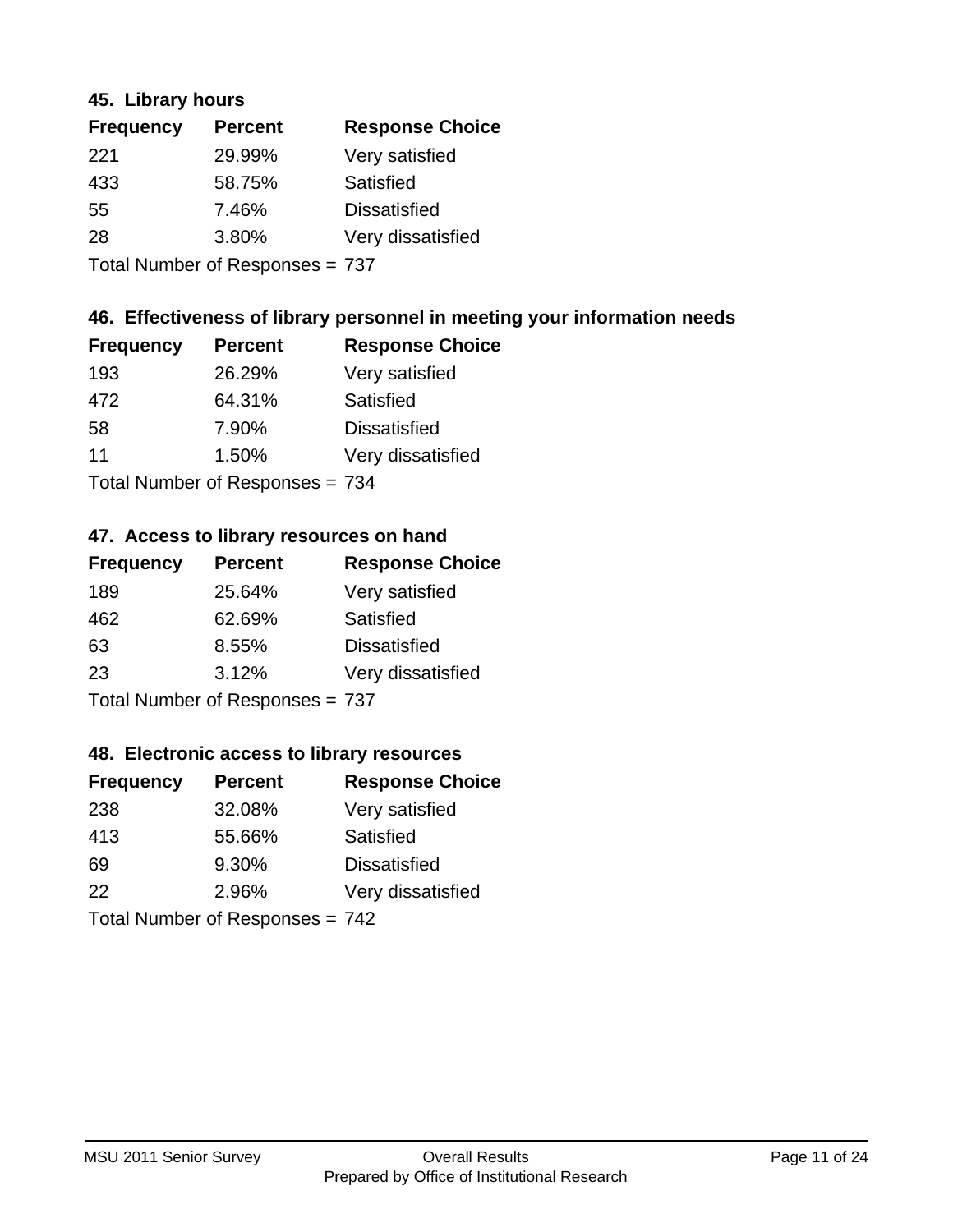**was in helping you achieve these goals. For questions 49-55, please indicate how effective University Studies at MSU** 

## **49. Writing Skills**

| <b>Frequency</b> | <b>Percent</b>                  | <b>Response Choice</b> |
|------------------|---------------------------------|------------------------|
| 164              | 22.71%                          | Very effective         |
| 471              | 65.24%                          | Effective              |
| 76               | 10.53%                          | Ineffective            |
| 11               | 1.52%                           | Very ineffective       |
|                  | Total Number of Responses = 722 |                        |

### **50. Speaking Skills**

| <b>Frequency</b> | <b>Percent</b>                  | <b>Response Choice</b> |
|------------------|---------------------------------|------------------------|
| 192              | 26.70%                          | Very effective         |
| 454              | 63.14%                          | Effective              |
| 67               | 9.32%                           | Ineffective            |
| 6                | 0.83%                           | Very ineffective       |
|                  | Total Number of Responses = 719 |                        |

### **51. Critical Thinking Skills**

| <b>Frequency</b> | <b>Percent</b>                  | <b>Response Choice</b> |
|------------------|---------------------------------|------------------------|
| 189              | 26.14%                          | Very effective         |
| 454              | 62.79%                          | Effective              |
| 68               | 9.41%                           | Ineffective            |
| 12               | 1.66%                           | Very ineffective       |
|                  | Total Number of Responses = 723 |                        |

## **52. Computer Technology**

| <b>Frequency</b> | <b>Percent</b>                  | <b>Response Choice</b> |
|------------------|---------------------------------|------------------------|
| 164              | 22.71%                          | Very effective         |
| 454              | 62.88%                          | Effective              |
| 84               | 11.63%                          | Ineffective            |
| 20               | 2.77%                           | Very ineffective       |
|                  | Total Number of Responses = 722 |                        |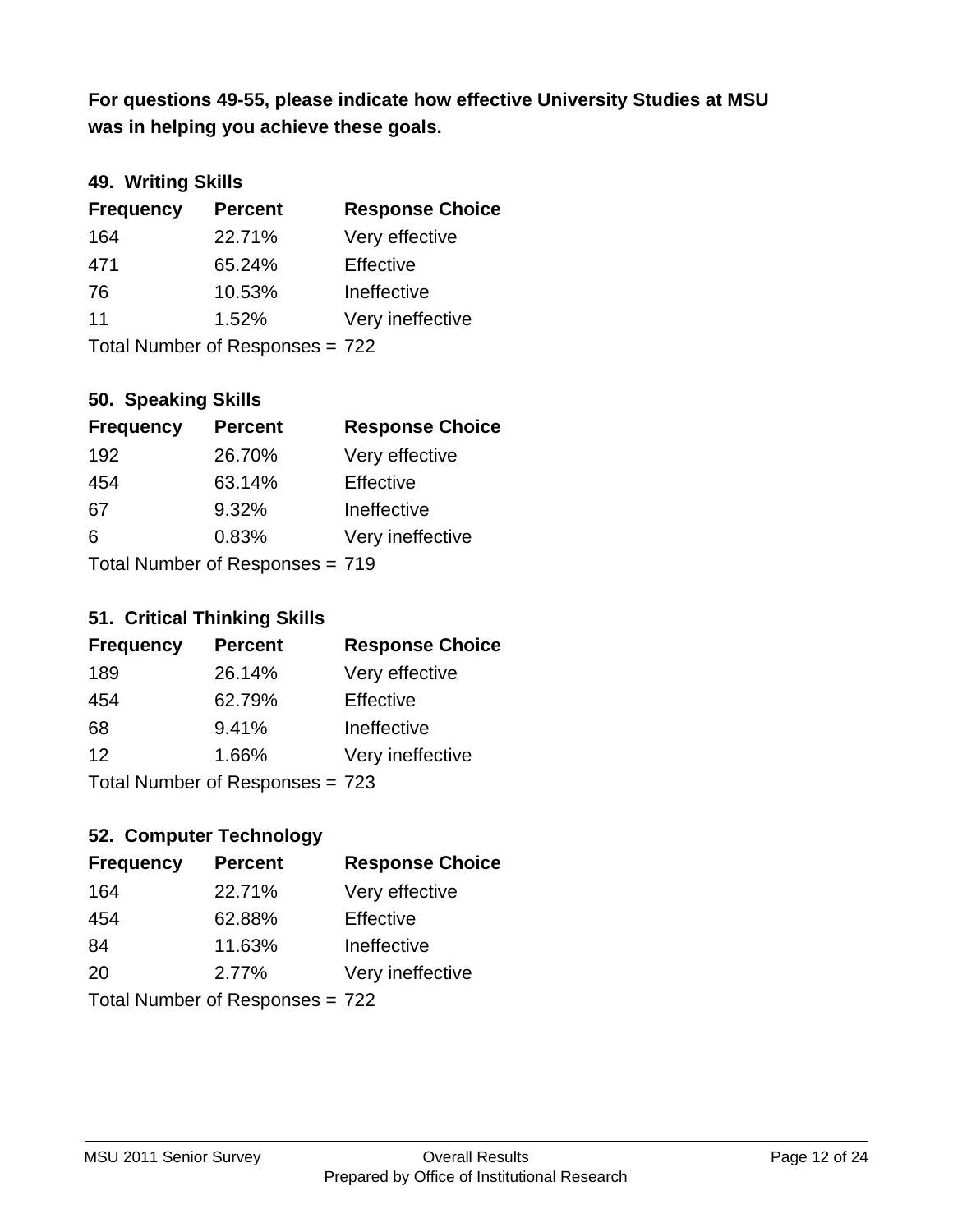### **53. General Knowledge in the liberal arts and sciences**

| <b>Frequency</b>            | <b>Percent</b> | <b>Response Choice</b> |
|-----------------------------|----------------|------------------------|
| 157                         | 21.72%         | Very effective         |
| 484                         | 66.94%         | Effective              |
| 68                          | 9.41%          | Ineffective            |
| 14                          | 1.94%          | Very ineffective       |
| Tatal Mussakers of December |                | ᢇ᠊                     |

Total Number of Responses = 723

### **54. International Perspectives**

| <b>Frequency</b> | <b>Percent</b>                | <b>Response Choice</b> |
|------------------|-------------------------------|------------------------|
| 129              | 17.94%                        | Very effective         |
| 404              | 56.19%                        | Effective              |
| 157              | 21.84%                        | Ineffective            |
| 29               | 4.03%                         | Very ineffective       |
|                  | Total Number of Deepensee 740 |                        |

Total Number of Responses = 719

## **55. Stimulation of interest in areas outside your chosen field of study**

| <b>Frequency</b> | <b>Percent</b>                  | <b>Response Choice</b> |
|------------------|---------------------------------|------------------------|
| 142              | 19.75%                          | Very effective         |
| 424              | 58.97%                          | Effective              |
| 125              | 17.39%                          | Ineffective            |
| 28               | 3.89%                           | Very ineffective       |
|                  | Total Number of Responses = 719 |                        |

## **For questions 56-83, please indicate how satisfactorily the following met your needs**

#### **56. African-American Student Services**

| <b>Frequency</b> | <b>Percent</b>                  | <b>Response Choice</b> |
|------------------|---------------------------------|------------------------|
| 706              | 95.41%                          | Did not use            |
| 17               | 2.30%                           | Very satisfied         |
| 11               | 1.49%                           | Satisfied              |
| $\overline{4}$   | 0.54%                           | <b>Dissatisfied</b>    |
| 2                | 0.27%                           | Very dissatisfied      |
|                  | Total Number of Responses = 740 |                        |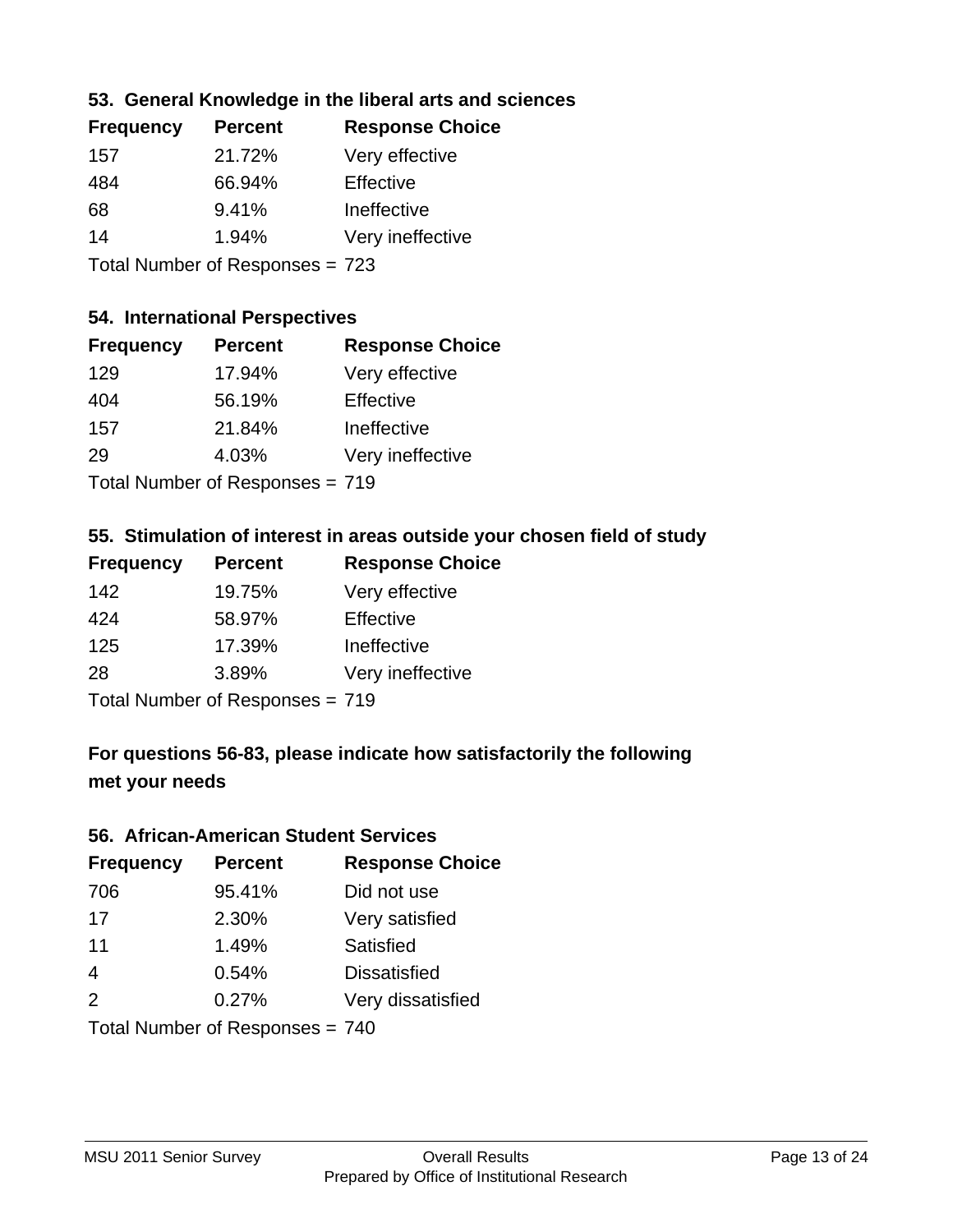### **57. Career Services Office**

| <b>Frequency</b> | <b>Percent</b> | <b>Response Choice</b> |
|------------------|----------------|------------------------|
| 421              | 56.97%         | Did not use            |
| 132              | 17.86%         | Very satisfied         |
| 161              | 21.79%         | Satisfied              |
| 22               | 2.98%          | <b>Dissatisfied</b>    |
| 3                | 0.41%          | Very dissatisfied      |
|                  |                |                        |

Total Number of Responses = 739

## **58. Counseling and Testing Center**

| <b>Frequency</b> | <b>Percent</b>                   | <b>Response Choice</b> |
|------------------|----------------------------------|------------------------|
| 589              | 79.49%                           | Did not use            |
| 75               | 10.12%                           | Very satisfied         |
| 67               | 9.04%                            | <b>Satisfied</b>       |
| 8                | 1.08%                            | <b>Dissatisfied</b>    |
| $\mathcal{P}$    | 0.27%                            | Very dissatisfied      |
|                  | $Total Number of Denonose = 741$ |                        |

Total Number of Responses = 741

#### **59. Cultural programming and activities**

| <b>Frequency</b>          | <b>Percent</b> | <b>Response Choice</b> |
|---------------------------|----------------|------------------------|
| 616                       | 83.13%         | Did not use            |
| 53                        | 7.15%          | Very satisfied         |
| 69                        | 9.31%          | Satisfied              |
| 2                         | 0.27%          | <b>Dissatisfied</b>    |
| -1                        | 0.13%          | Very dissatisfied      |
| Total Number of Desponses |                |                        |

Total Number of Responses = 741

### **60. E-study courses**

| <b>Frequency</b> | <b>Percent</b>                  | <b>Response Choice</b> |
|------------------|---------------------------------|------------------------|
| 328              | 44.15%                          | Did not use            |
| 215              | 28.94%                          | Very satisfied         |
| 190              | 25.57%                          | Satisfied              |
| 8                | 1.08%                           | <b>Dissatisfied</b>    |
| 2                | 0.27%                           | Very dissatisfied      |
|                  | Total Number of Responses = 743 |                        |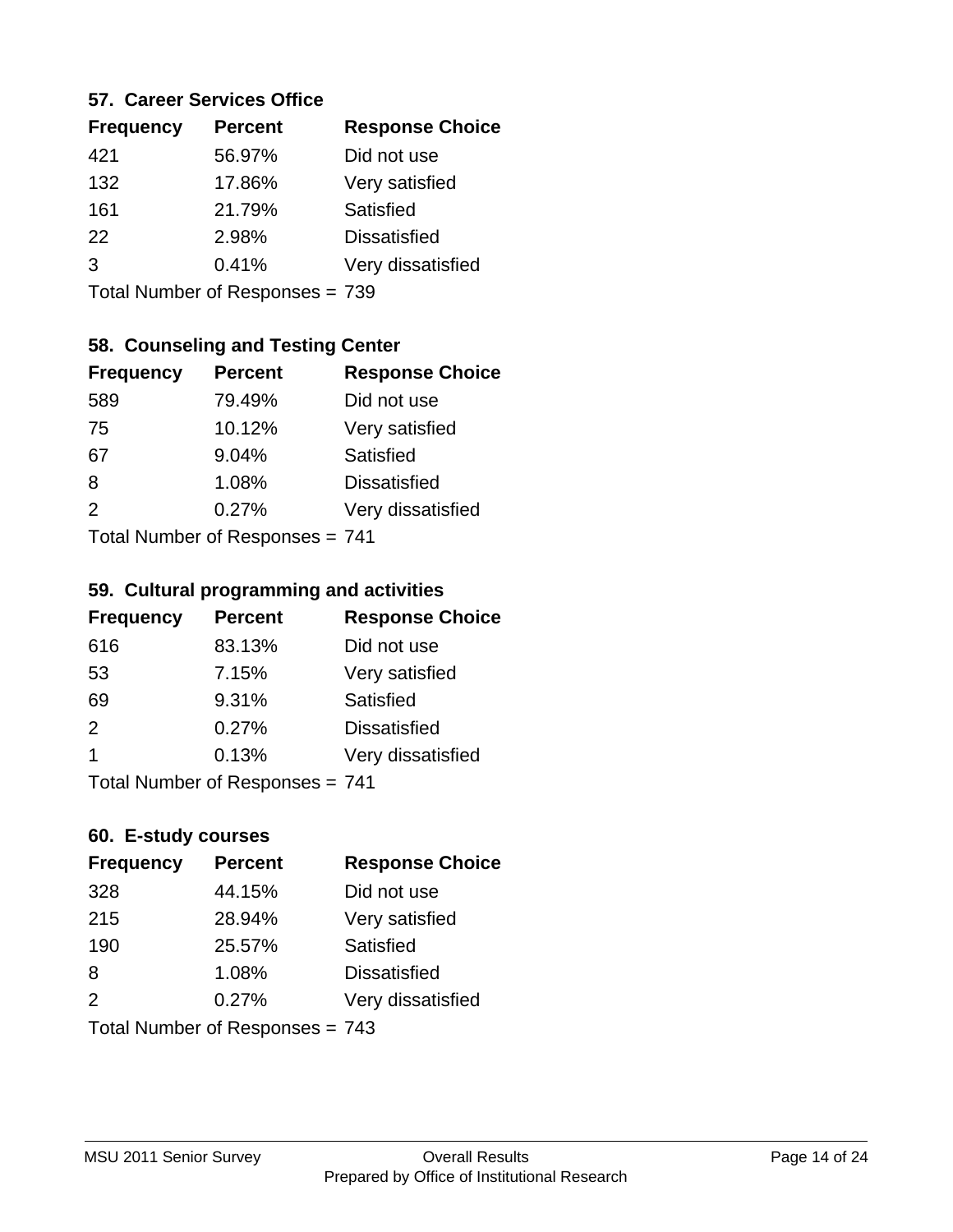### **61. Food Services**

| <b>Frequency</b> | <b>Percent</b> | <b>Response Choice</b> |
|------------------|----------------|------------------------|
| 276              | 37.35%         | Did not use            |
| 110              | 14.88%         | Very satisfied         |
| 237              | 32.07%         | Satisfied              |
| 84               | 11.37%         | <b>Dissatisfied</b>    |
| 32               | 4.33%          | Very dissatisfied      |
|                  |                |                        |

Total Number of Responses = 739

## **62. Greek life and activities**

| <b>Frequency</b> | <b>Percent</b>                  | <b>Response Choice</b> |
|------------------|---------------------------------|------------------------|
| 565              | 76.66%                          | Did not use            |
| 98               | 13.30%                          | Very satisfied         |
| 54               | 7.33%                           | <b>Satisfied</b>       |
| 13               | 1.76%                           | <b>Dissatisfied</b>    |
| 7                | 0.95%                           | Very dissatisfied      |
|                  | Total Number of Responses = 737 |                        |

#### **63. Health Services**

| <b>Frequency</b> | <b>Percent</b>              | <b>Response Choice</b> |
|------------------|-----------------------------|------------------------|
| 387              | 52.37%                      | Did not use            |
| 119              | 16.10%                      | Very satisfied         |
| 169              | 22.87%                      | <b>Satisfied</b>       |
| 46               | 6.22%                       | <b>Dissatisfied</b>    |
| 18               | 2.44%                       | Very dissatisfied      |
|                  | Total Number of Despanses - |                        |

Total Number of Responses = 739

### **64. Honor Societies/Departmental Clubs/Special Interest Organizations**

| <b>Frequency</b> | <b>Percent</b>                  | <b>Response Choice</b> |
|------------------|---------------------------------|------------------------|
| 360              | 48.85%                          | Did not use            |
| 176              | 23.88%                          | Very satisfied         |
| 185              | 25.10%                          | Satisfied              |
| 12               | 1.63%                           | <b>Dissatisfied</b>    |
| 4                | 0.54%                           | Very dissatisfied      |
|                  | Total Number of Responses = 737 |                        |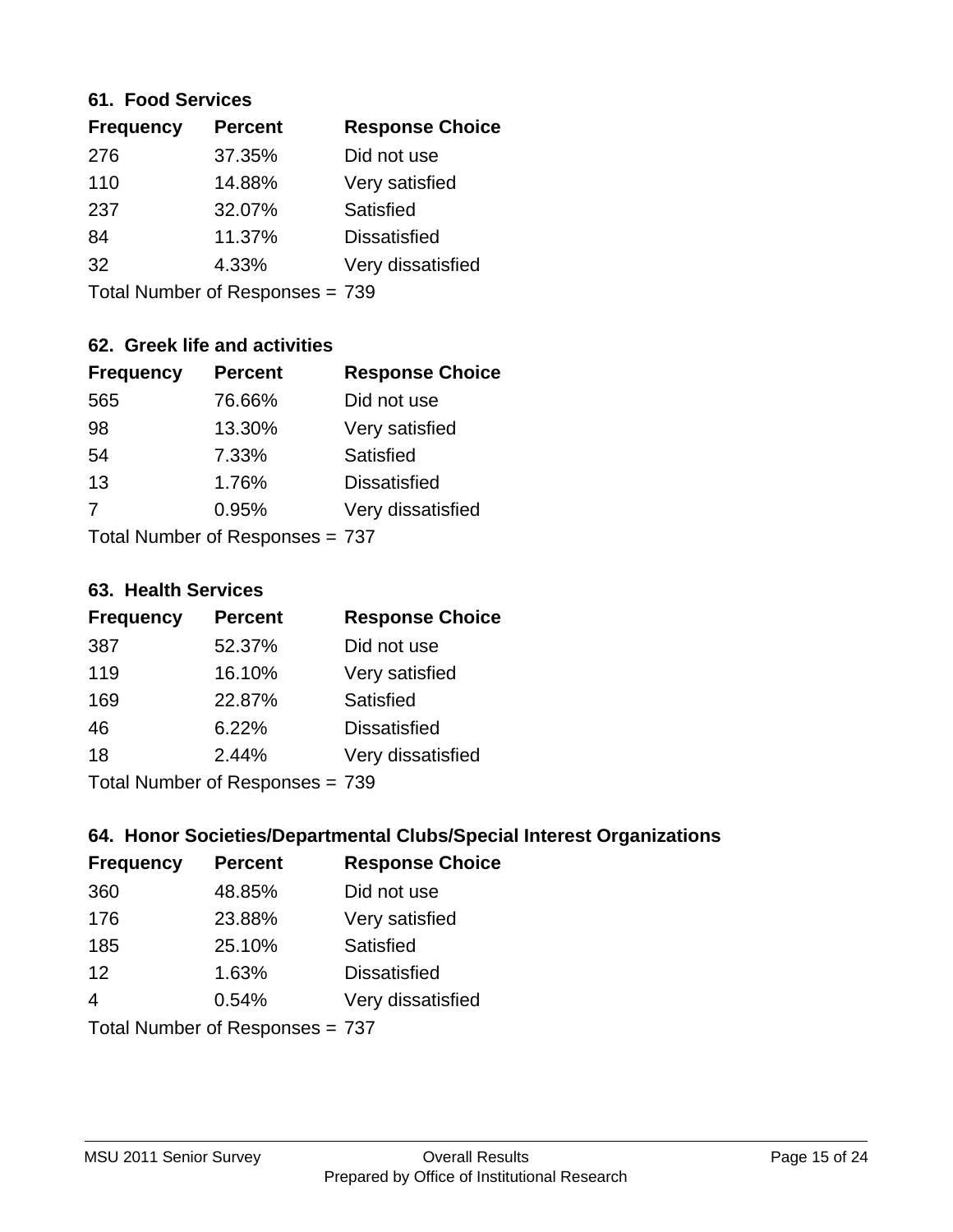### **65. International Programs and activities**

| <b>Frequency</b> | <b>Percent</b> | <b>Response Choice</b> |
|------------------|----------------|------------------------|
| 611              | 82.90%         | Did not use            |
| 60               | 8.14%          | Very satisfied         |
| 62               | 8.41%          | Satisfied              |
| $\mathcal{P}$    | 0.27%          | <b>Dissatisfied</b>    |
| $\mathcal{P}$    | 0.27%          | Very dissatisfied      |
|                  |                |                        |

Total Number of Responses = 737

## **66. International student support services**

| <b>Frequency</b> | <b>Percent</b>                    | <b>Response Choice</b> |
|------------------|-----------------------------------|------------------------|
| 682              | 92.66%                            | Did not use            |
| 25               | 3.40%                             | Very satisfied         |
| 21               | 2.85%                             | <b>Satisfied</b>       |
| 7                | 0.95%                             | <b>Dissatisfied</b>    |
| -1               | 0.14%                             | Very dissatisfied      |
|                  | $Total Number of Doepeneae = 726$ |                        |

Total Number of Responses = 736

### **67. Intramural Sports and Recreation**

| <b>Frequency</b> | <b>Percent</b>                  | <b>Response Choice</b> |
|------------------|---------------------------------|------------------------|
| 489              | 66.17%                          | Did not use            |
| 122              | 16.51%                          | Very satisfied         |
| 107              | 14.48%                          | Satisfied              |
| 17               | 2.30%                           | <b>Dissatisfied</b>    |
| 4                | 0.54%                           | Very dissatisfied      |
|                  | $Total Number of Denonce - 720$ |                        |

Total Number of Responses = 739

## **68. Lowry Center/Community College**

| <b>Frequency</b> | <b>Percent</b>                  | <b>Response Choice</b> |
|------------------|---------------------------------|------------------------|
| 613              | 82.95%                          | Did not use            |
| 74               | 10.01%                          | Very satisfied         |
| 43               | 5.82%                           | Satisfied              |
| 6                | 0.81%                           | <b>Dissatisfied</b>    |
| 3                | 0.41%                           | Very dissatisfied      |
|                  | Total Number of Responses = 739 |                        |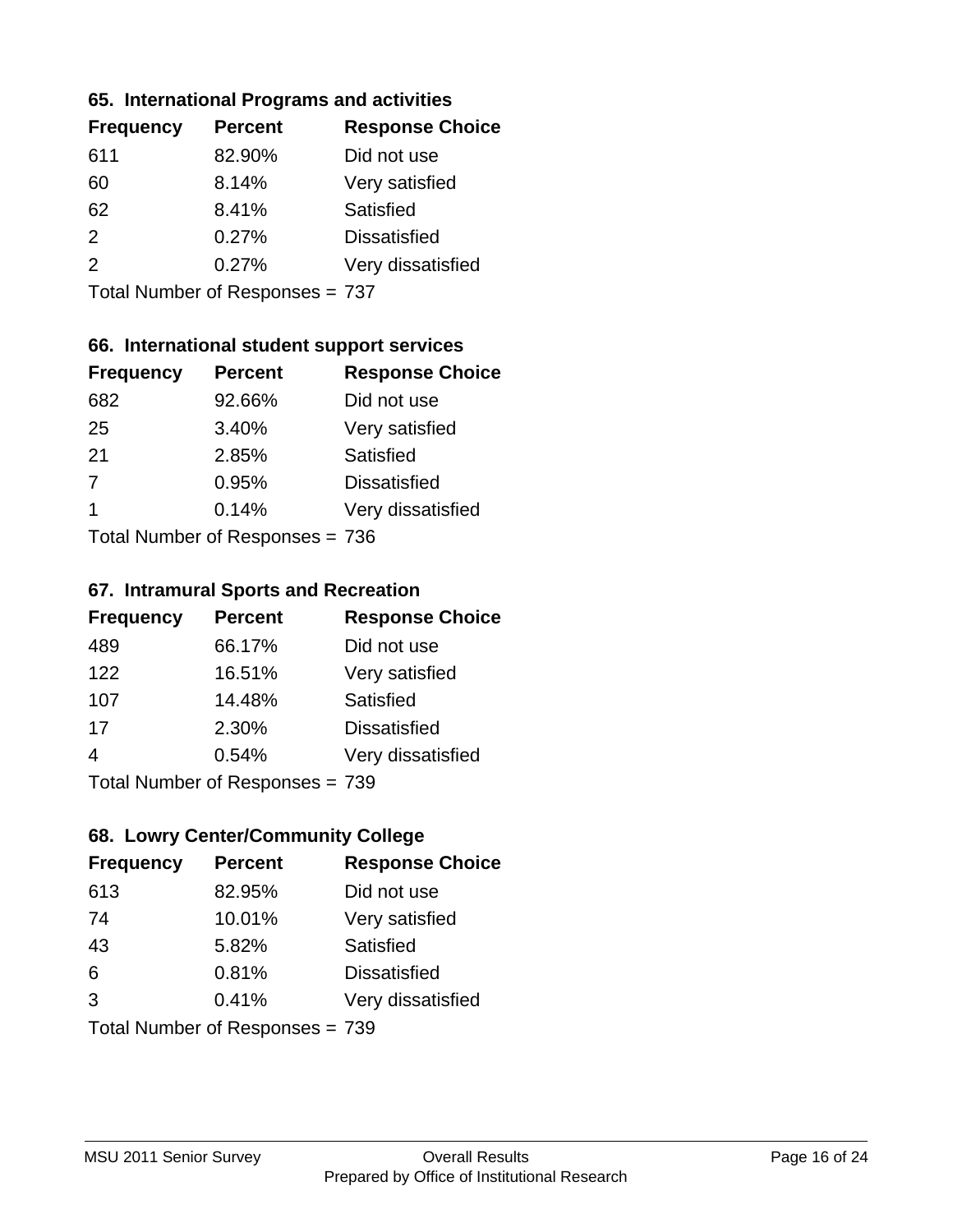## **69. Library**

| <b>Frequency</b> | <b>Percent</b> | <b>Response Choice</b> |
|------------------|----------------|------------------------|
| 128              | 17.27%         | Did not use            |
| 297              | 40.08%         | Very satisfied         |
| 270              | 36.44%         | Satisfied              |
| 37               | 4.99%          | <b>Dissatisfied</b>    |
| 9                | 1.21%          | Very dissatisfied      |
|                  |                |                        |

Total Number of Responses = 741

## **70. MAP Report**

| <b>Frequency</b> | <b>Percent</b>                  | <b>Response Choice</b> |
|------------------|---------------------------------|------------------------|
| 32               | 4.31%                           | Did not use            |
| 266              | 35.85%                          | Very satisfied         |
| 310              | 41.78%                          | Satisfied              |
| 105              | 14.15%                          | <b>Dissatisfied</b>    |
| 29               | 3.91%                           | Very dissatisfied      |
|                  | Total Number of Responses = 742 |                        |

### **71. MSU Web site**

| <b>Frequency</b> | <b>Percent</b>                  | <b>Response Choice</b> |
|------------------|---------------------------------|------------------------|
| 17               | 2.28%                           | Did not use            |
| 430              | 57.72%                          | Very satisfied         |
| 276              | 37.05%                          | Satisfied              |
| 16               | 2.15%                           | <b>Dissatisfied</b>    |
| 6                | 0.81%                           | Very dissatisfied      |
|                  | Total Number of Responses = 745 |                        |

## **72. NCAA Sports**

| <b>Frequency</b> | <b>Percent</b>                  | <b>Response Choice</b> |
|------------------|---------------------------------|------------------------|
| 478              | 64.77%                          | Did not use            |
| 91               | 12.33%                          | Very satisfied         |
| 137              | 18.56%                          | <b>Satisfied</b>       |
| 27               | 3.66%                           | <b>Dissatisfied</b>    |
| 5                | 0.68%                           | Very dissatisfied      |
|                  | Total Number of Responses = 738 |                        |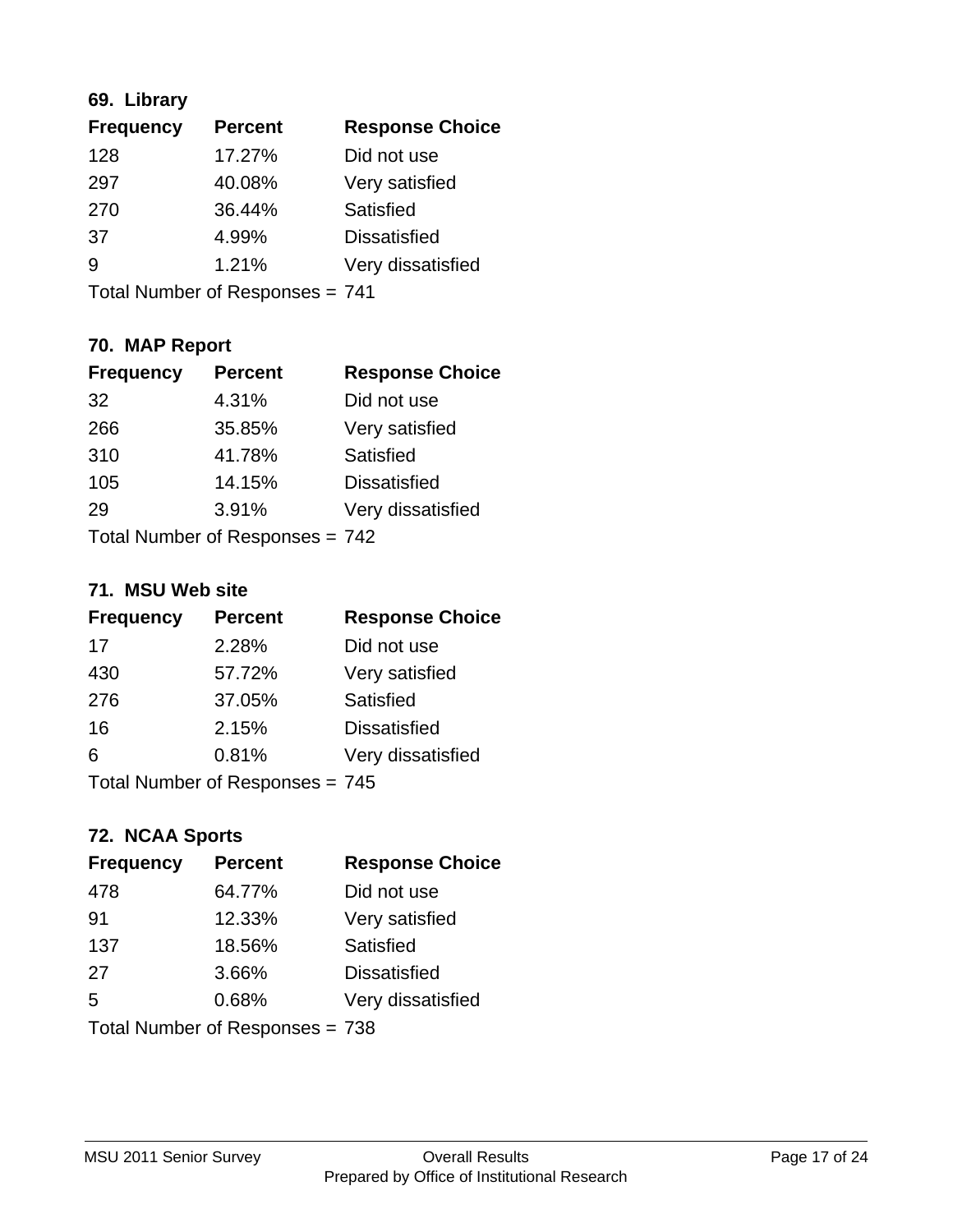### **73. Online courses that are not e-study**

| <b>Frequency</b> | <b>Percent</b> | <b>Response Choice</b> |
|------------------|----------------|------------------------|
| 526              | 71.86%         | Did not use            |
| 101              | 13.80%         | Very satisfied         |
| 96               | 13.11%         | Satisfied              |
| 8                | 1.09%          | <b>Dissatisfied</b>    |
| 1                | 0.14%          | Very dissatisfied      |
|                  |                |                        |

Total Number of Responses = 732

## **74. Racer Touch Registration**

| <b>Frequency</b> | <b>Percent</b>                  | <b>Response Choice</b> |
|------------------|---------------------------------|------------------------|
| 20               | 2.72%                           | Did not use            |
| 220              | 29.93%                          | Very satisfied         |
| 245              | 33.33%                          | Satisfied              |
| 155              | 21.09%                          | <b>Dissatisfied</b>    |
| 95               | 12.93%                          | Very dissatisfied      |
|                  | Total Number of Responses = 735 |                        |

### **75. Residential College programming and activities**

| <b>Frequency</b> | <b>Percent</b>            | <b>Response Choice</b> |
|------------------|---------------------------|------------------------|
| 373              | 50.89%                    | Did not use            |
| 129              | 17.60%                    | Very satisfied         |
| 201              | 27.42%                    | Satisfied              |
| 27               | 3.68%                     | <b>Dissatisfied</b>    |
| 3                | 0.41%                     | Very dissatisfied      |
|                  | Total Number of Desponses |                        |

Total Number of Responses = 733

## **76. Scholarships/grants/student employment**

| <b>Frequency</b> | <b>Percent</b>                  | <b>Response Choice</b> |
|------------------|---------------------------------|------------------------|
| 193              | 26.33%                          | Did not use            |
| 225              | 30.70%                          | Very satisfied         |
| 230              | 31.38%                          | <b>Satisfied</b>       |
| 70               | 9.55%                           | <b>Dissatisfied</b>    |
| 15               | 2.05%                           | Very dissatisfied      |
|                  | Total Number of Responses = 733 |                        |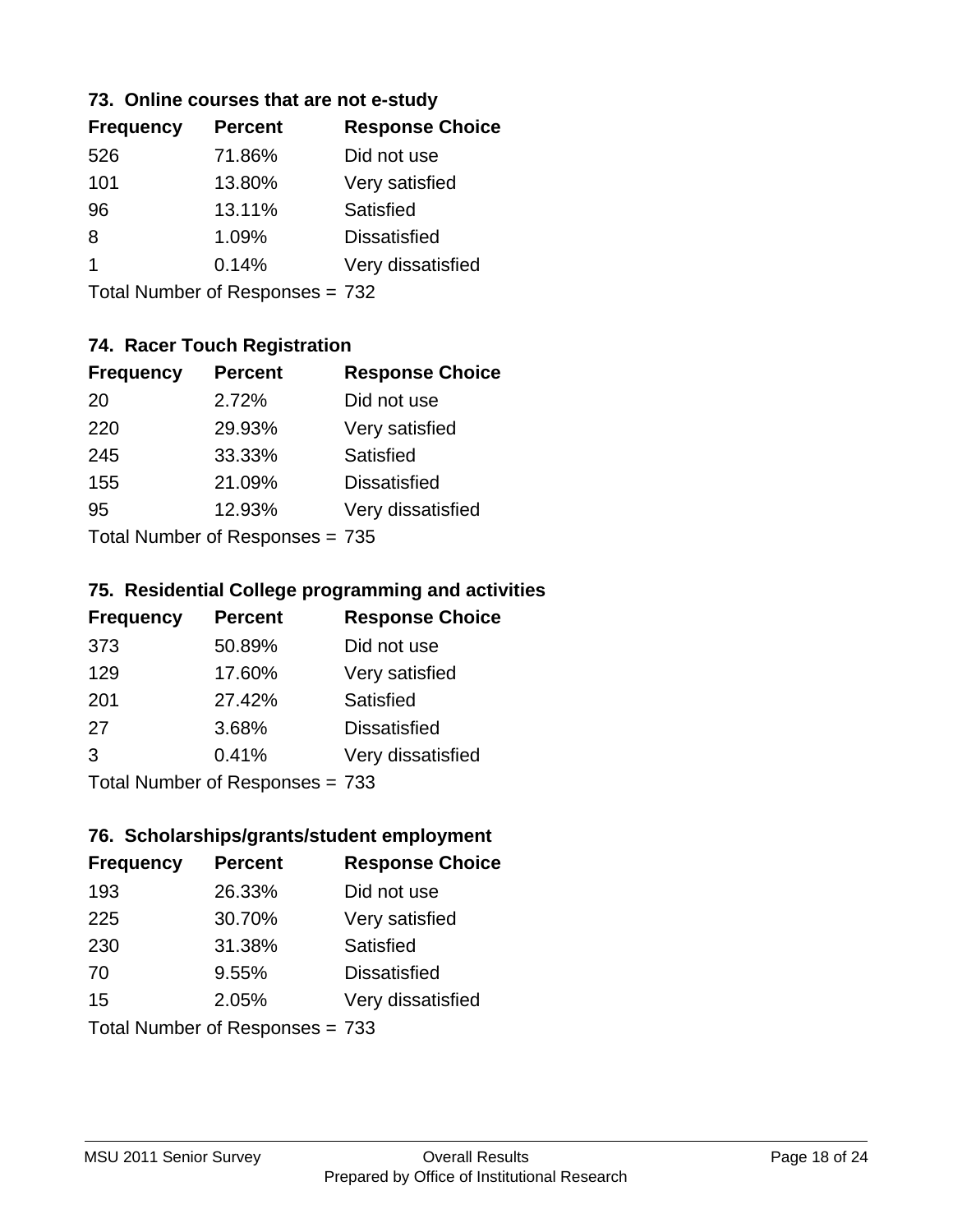### **77. Security Services**

| <b>Percent</b> | <b>Response Choice</b> |
|----------------|------------------------|
| 63.06%         | Did not use            |
| 12.72%         | Very satisfied         |
| 20.38%         | Satisfied              |
| 3.42%          | <b>Dissatisfied</b>    |
| 0.41%          | Very dissatisfied      |
|                |                        |

Total Number of Responses = 731

## **78. Services for non-traditional students**

| <b>Frequency</b>            | <b>Percent</b> | <b>Response Choice</b> |
|-----------------------------|----------------|------------------------|
| 623                         | 85.34%         | Did not use            |
| 66                          | 9.04%          | Very satisfied         |
| 30                          | 4.11%          | <b>Satisfied</b>       |
| 8                           | 1.10%          | <b>Dissatisfied</b>    |
| 3                           | 0.41%          | Very dissatisfied      |
| Total Number of Despasses - |                |                        |

Total Number of Responses = 730

### **79. Student Support Services (Trio)**

| <b>Frequency</b> | <b>Percent</b>                  | <b>Response Choice</b> |
|------------------|---------------------------------|------------------------|
| 663              | 90.82%                          | Did not use            |
| 40               | 5.48%                           | Very satisfied         |
| 22               | 3.01%                           | <b>Satisfied</b>       |
| 5                | 0.68%                           | <b>Dissatisfied</b>    |
| 0                | 0.00%                           | Very dissatisfied      |
|                  | Total Number of Responses = 730 |                        |

### **80. Student PIN System**

| <b>Frequency</b> | <b>Percent</b>                  | <b>Response Choice</b> |
|------------------|---------------------------------|------------------------|
| 16               | 2.17%                           | Did not use            |
| 328              | 44.57%                          | Very satisfied         |
| 320              | 43.48%                          | Satisfied              |
| 60               | 8.15%                           | <b>Dissatisfied</b>    |
| 12               | 1.63%                           | Very dissatisfied      |
|                  | Total Number of Responses = 736 |                        |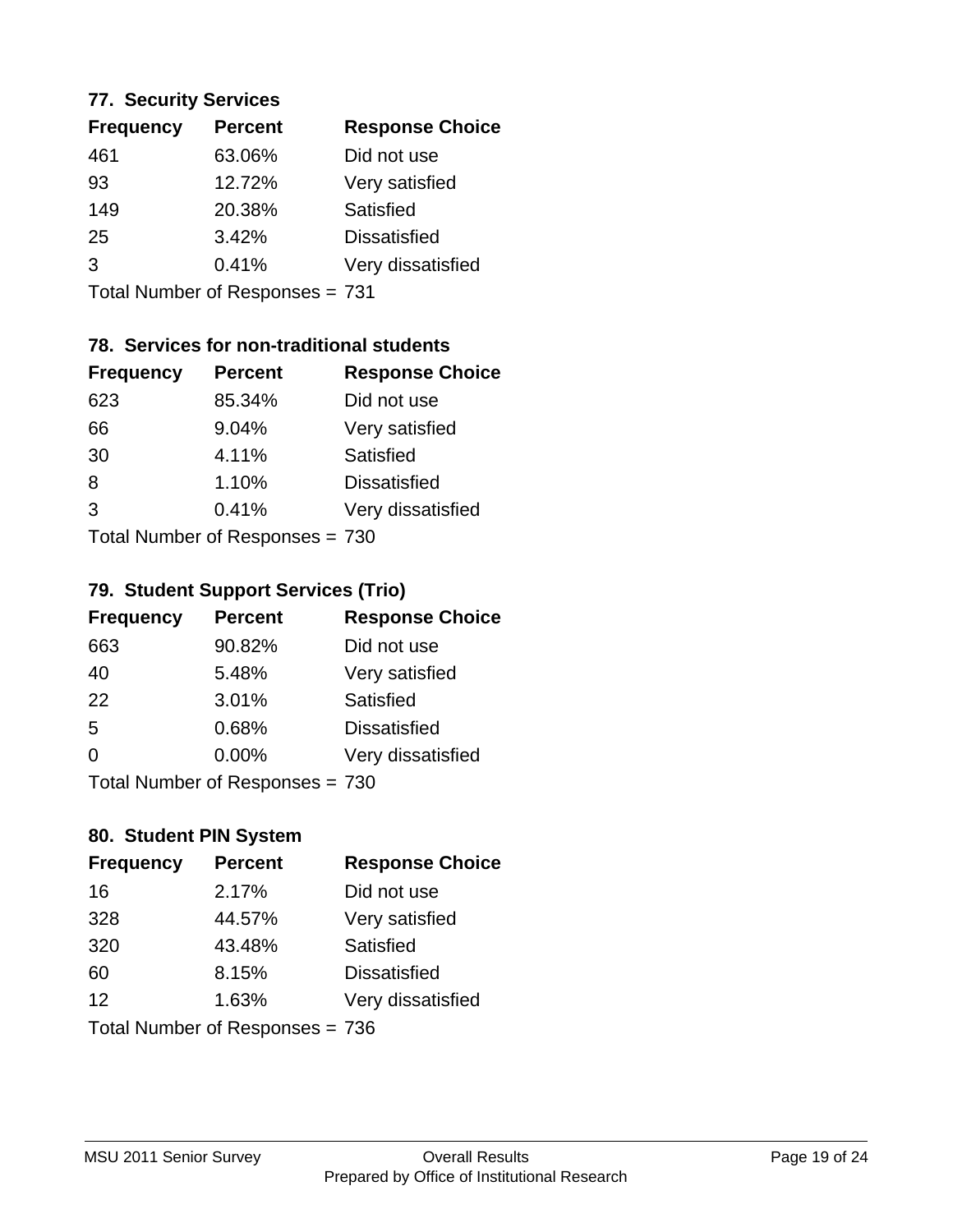### **81. Student Records/Transcript Services**

| <b>Percent</b> | <b>Response Choice</b> |
|----------------|------------------------|
| 17.87%         | Did not use            |
| 29.20%         | Very satisfied         |
| 42.84%         | Satisfied              |
| 7.64%          | <b>Dissatisfied</b>    |
| 2.46%          | Very dissatisfied      |
|                |                        |

Total Number of Responses = 733

### **82. Computer and Internet access for study and research needs**

| <b>Frequency</b>             | <b>Percent</b> | <b>Response Choice</b> |
|------------------------------|----------------|------------------------|
| 97                           | 13.23%         | Did not use            |
| 327                          | 44.61%         | Very satisfied         |
| 270                          | 36.83%         | Satisfied              |
| 28                           | 3.82%          | <b>Dissatisfied</b>    |
| 11                           | 1.50%          | Very dissatisfied      |
| $Total Number of DoEROROR =$ |                |                        |

Total Number of Responses = 733

#### **83. Women's Center**

| <b>Frequency</b> | <b>Percent</b> | <b>Response Choice</b> |
|------------------|----------------|------------------------|
| 663              | 90.70%         | Did not use            |
| 37               | 5.06%          | Very satisfied         |
| 20               | 2.74%          | <b>Satisfied</b>       |
| 10               | 1.37%          | <b>Dissatisfied</b>    |
| 1                | 0.14%          | Very dissatisfied      |
|                  |                |                        |

Total Number of Responses = 731

### **84. To what extent did you participate in Residential College activities?**

| <b>Frequency</b> | <b>Percent</b>                  | <b>Response Choice</b> |
|------------------|---------------------------------|------------------------|
| 403              | 54.53%                          | Did not participate    |
| 94               | 12.72%                          | Frequently             |
| 144              | 19.49%                          | Occasionally           |
| 98               | 13.26%                          | Seldom                 |
|                  | Total Number of Responses = 739 |                        |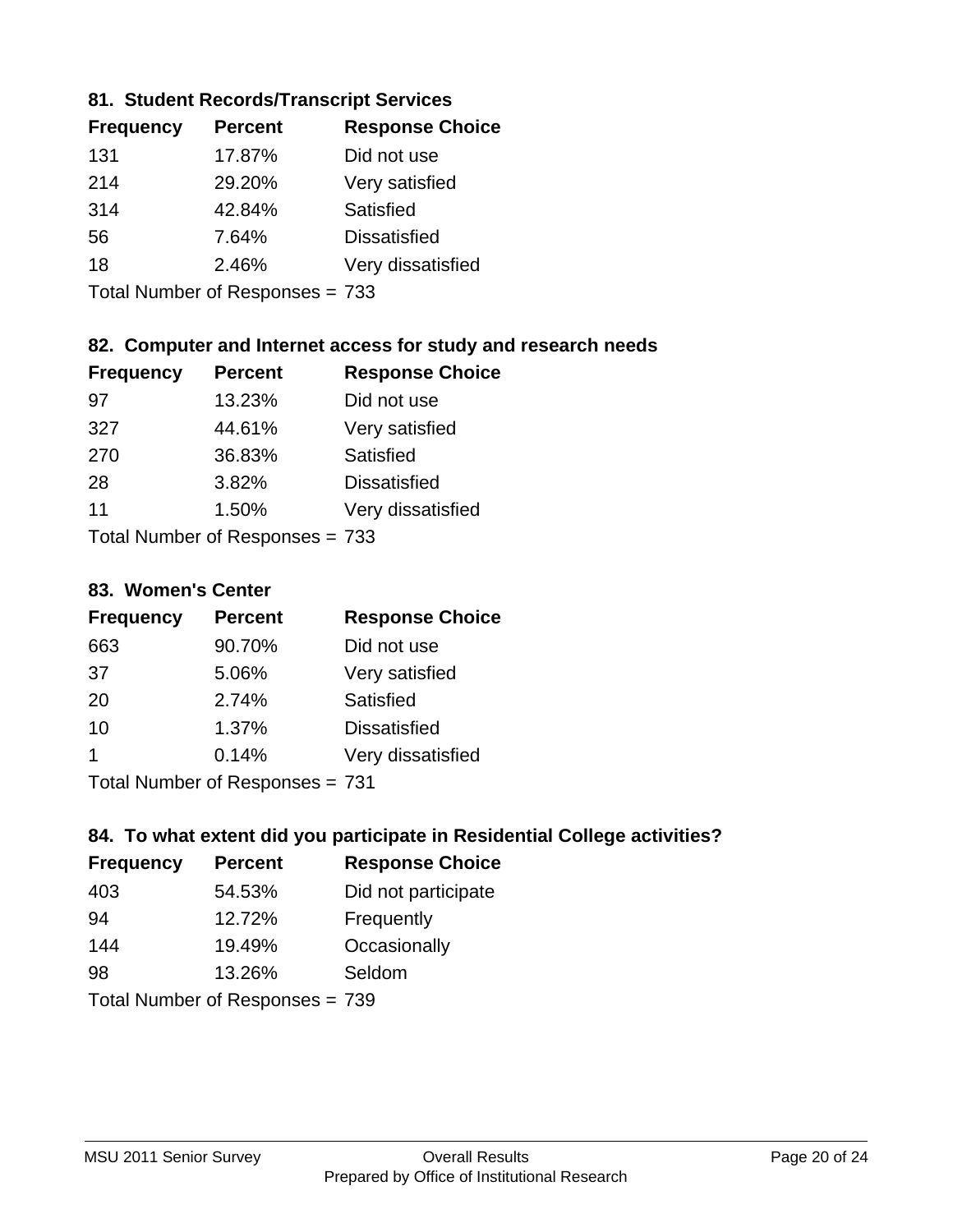| <b>Frequency</b> | <b>Percent</b> | <b>Response Choice</b>                 |
|------------------|----------------|----------------------------------------|
| 302              | 40.87%         | Not familiar with Residential Colleges |
| 119              | 16.10%         | Very positive                          |
| 267              | 36.13%         | Positive                               |
| 39               | 5.28%          | <b>Negative</b>                        |
| 12               | 1.62%          | Very negative                          |
|                  |                |                                        |

### **85. Which phrase best describes your opinion of Residential Colleges?**

Total Number of Responses = 739

### **Questions 86-95**

**University Graduate." Please indicate how effective your MSU experience was in The University has formulated ten desired "Characteristics of the Murray State enhancing your abilities in each area.**

## **86. Engage in mature, independent and creative thought and express that thought effectively in oral and written communication;**

| <b>Frequency</b> | <b>Percent</b> | <b>Response Choice</b> |
|------------------|----------------|------------------------|
| 252              | 34.33%         | Very effective         |
| 446              | 60.76%         | Effective              |
| -31              | 4.22%          | Ineffective            |
| .5               | 0.68%          | Very ineffective       |
|                  |                |                        |

Total Number of Responses = 734

### **87. Understand and apply the critical and scientific methodologies that**

**academic disciplines employ to discover knowledge and ascertain its validity;**

| <b>Frequency</b> | <b>Percent</b>                  | <b>Response Choice</b> |
|------------------|---------------------------------|------------------------|
| 222              | 30.33%                          | Very effective         |
| 440              | 60.11%                          | Effective              |
| 60               | 8.20%                           | Ineffective            |
| 10               | 1.37%                           | Very ineffective       |
|                  | Total Number of Responses = 732 |                        |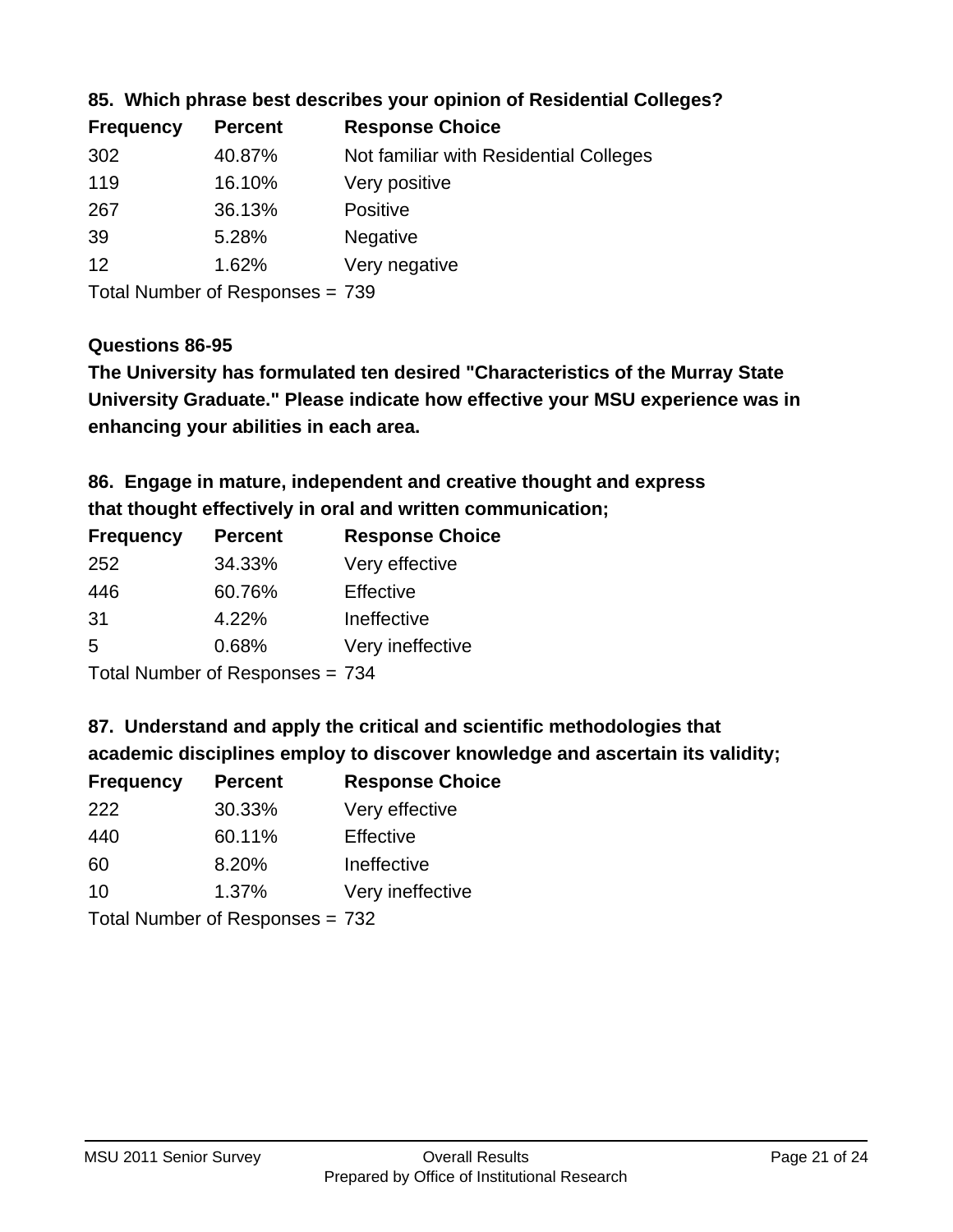#### **88. Apply sound standards of information gathering, analysis and evaluation to reach logical decisions;**

| Craiuation to reach logical accisions, |                |                        |
|----------------------------------------|----------------|------------------------|
| <b>Frequency</b>                       | <b>Percent</b> | <b>Response Choice</b> |
| 239                                    | 32.56%         | Very effective         |
| 451                                    | 61.44%         | Effective              |
| 41                                     | 5.59%          | Ineffective            |
| 3                                      | 0.41%          | Very ineffective       |

Total Number of Responses = 734

## **89. Understand the roles and applications of science and technology in the solution of the problems of a changing world;**

| <b>Frequency</b> | <b>Percent</b>            | <b>Response Choice</b> |
|------------------|---------------------------|------------------------|
| 220              | 30.10%                    | Very effective         |
| 429              | 58.69%                    | Effective              |
| 76               | 10.40%                    | Ineffective            |
| 6                | 0.82%                     | Very ineffective       |
|                  | Total Number of Desponses |                        |

Total Number of Responses = 731

## **90. Demonstrate a critical understanding of the world's historical, literary, philosophical, and artistic traditions;**

| <b>Frequency</b> | <b>Percent</b>             | <b>Response Choice</b> |
|------------------|----------------------------|------------------------|
| 189              | 25.89%                     | Very effective         |
| 427              | 58.49%                     | Effective              |
| 103              | 14.11%                     | Ineffective            |
| 11               | 1.51%                      | Very ineffective       |
|                  | Tatal Number of Desperance | –∽^                    |

Total Number of Responses = 730

## **91. Understand the dynamics of cultural diversity, of competing economic and political systems, and of complex moral and ethical issues;**

| <b>Frequency</b> | <b>Percent</b>                  | <b>Response Choice</b> |
|------------------|---------------------------------|------------------------|
| 241              | 32.97%                          | Very effective         |
| 411              | 56.22%                          | Effective              |
| 71               | 9.71%                           | Ineffective            |
| 8                | 1.09%                           | Very ineffective       |
|                  | Total Number of Responses = 731 |                        |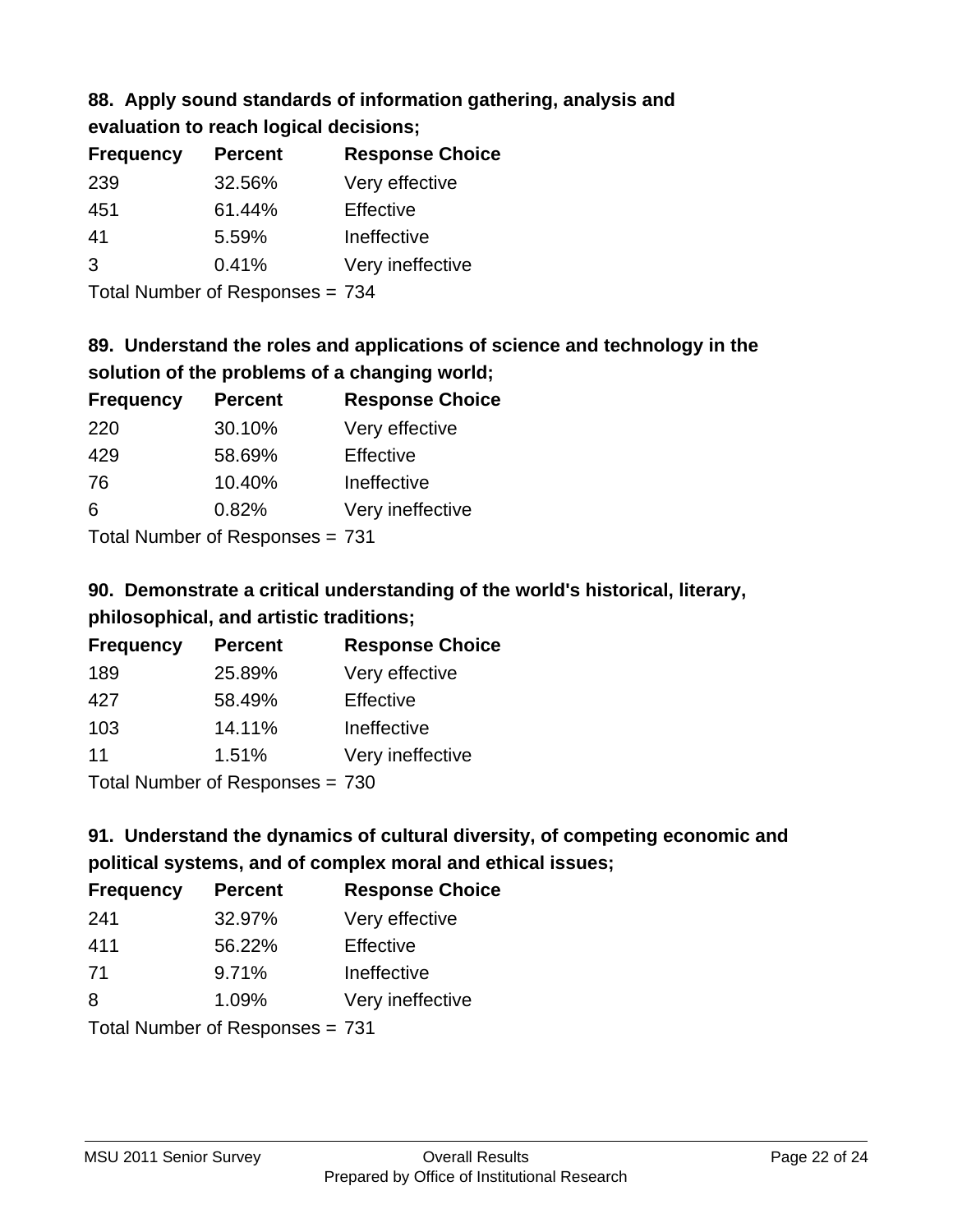## **92. Understand the nature of and engage in ethical behavior and**

**responsible citizenship;**

| <b>Frequency</b> | <b>Percent</b> | <b>Response Choice</b> |
|------------------|----------------|------------------------|
| 276              | 37.70%         | Very effective         |
| 407              | 55.60%         | Effective              |
| 43               | 5.87%          | Ineffective            |
| 6                | 0.82%          | Very ineffective       |
|                  |                |                        |

Total Number of Responses = 732

## **93. Understand the importance of the behaviors necessary to maintain a healthy lifestyle;**

| <b>Frequency</b> | <b>Percent</b>                  | <b>Response Choice</b> |
|------------------|---------------------------------|------------------------|
| 249              | 34.06%                          | Very effective         |
| 402              | 54.99%                          | Effective              |
| 67               | 9.17%                           | Ineffective            |
| 13               | 1.78%                           | Very ineffective       |
|                  | Total Number of Responses = 731 |                        |

## **94. Demonstrate mastery of a chosen field of study; and**

| <b>Frequency</b> | <b>Percent</b> | <b>Response Choice</b> |
|------------------|----------------|------------------------|
| 293              | 40.08%         | Very effective         |
| 404              | 55.27%         | Effective              |
| 32               | 4.38%          | Ineffective            |
| $\mathcal{P}$    | 0.27%          | Very ineffective       |
|                  |                |                        |

Total Number of Responses = 731

## **95. Value intellectual pursuit and continuous learning in a changing world.**

| <b>Frequency</b> | <b>Percent</b>                | <b>Response Choice</b> |
|------------------|-------------------------------|------------------------|
| 295              | 40.30%                        | Very effective         |
| 402              | 54.92%                        | Effective              |
| 30               | 4.10%                         | Ineffective            |
| .5               | 0.68%                         | Very ineffective       |
|                  | $Total Number of Denonce 222$ |                        |

Total Number of Responses = 732